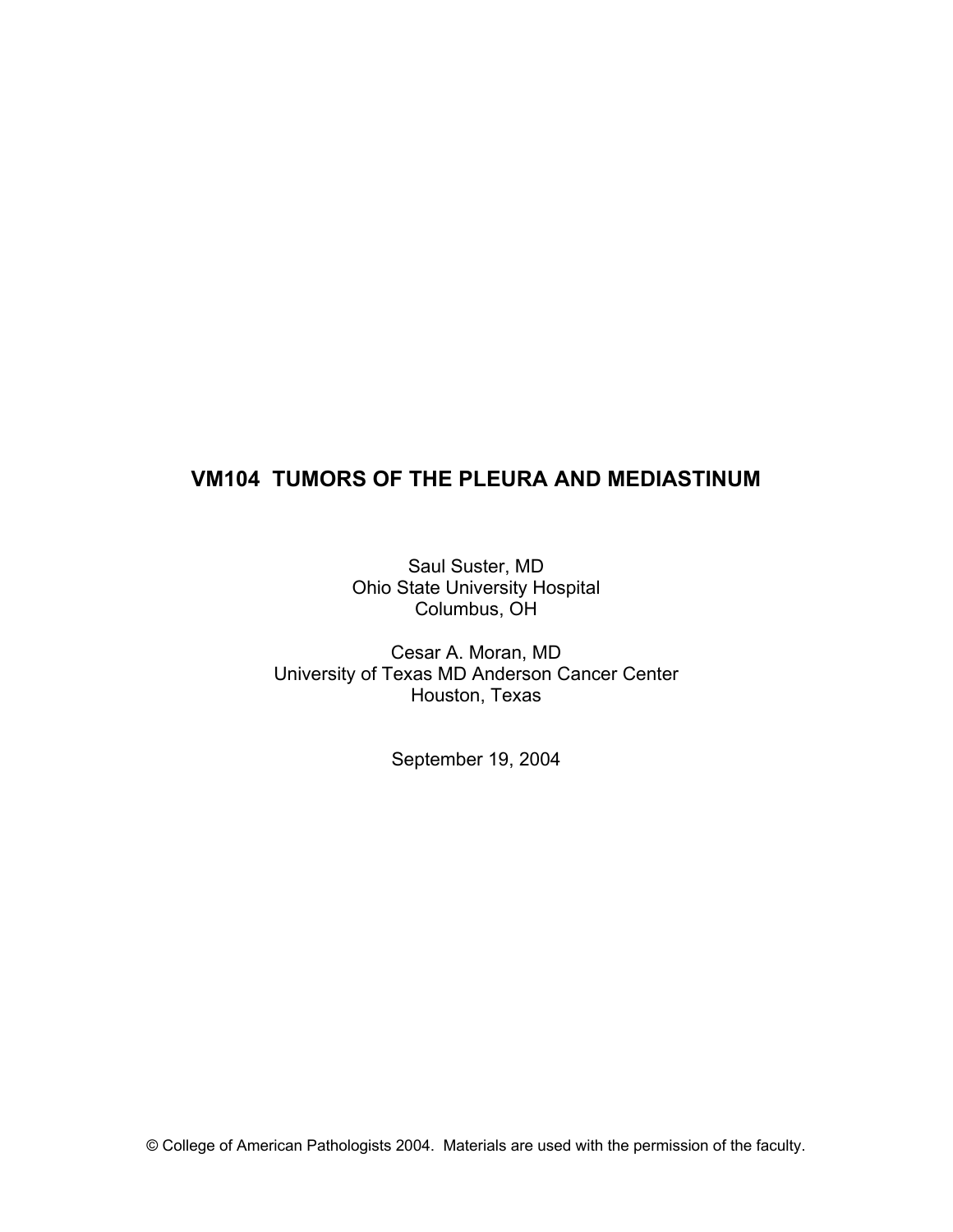VM104 Tumors of the Pleura & Mediastinum Saul Suster, MD, FCAP Cesar A. Moran, MD Page 2 of 26

# **THYMOMAS**

Thymomas are primary malignant thymic epithelial neoplasms that may show a broad spectrum of differentiation and histopathologic features (1-3). Much controversy has existed in the literature regarding the classification of thymoma. The most recent proposal by the WHO Committee for the International Histological Classification of Tumors is a formula that assigns a combination of letters and numbers to the various histologic types of thymoma from the current existing classifications (Table I). According to the authors, this proposal was not meant to represent a new histologic classification, nor was it intended to replace any previous terminology, but was rather devised as a means for facilitating comparison among the currently existing classifications (4).

| <b>Bernatz et al (1961)</b>             | <b>Muller-Hermelink (1989)</b>                 | <b>Suster &amp; Moran</b><br>(1999)    | <b>WHO (1999)</b> |
|-----------------------------------------|------------------------------------------------|----------------------------------------|-------------------|
| Spindle cell thymoma                    | <b>Medullary thymoma</b>                       | Thymoma, well-<br>differentiated       | <b>Type A</b>     |
|                                         | <b>Mixed thymoma</b>                           | $\epsilon$<br>$\epsilon$<br>"          | <b>Type AB</b>    |
| Lymphocyte-rich                         | <b>Predominantly cortical</b>                  | $\epsilon$<br>$\epsilon$<br>"          | Type B1           |
| <b>Mixed</b><br><b>lymphoepithelial</b> | <b>Cortical</b>                                | $\epsilon$<br>$\epsilon$<br>$\epsilon$ | <b>Type B2</b>    |
| <b>Epithelial-rich</b>                  | <b>Well-differentiated</b><br>thymic carcinoma | <b>Atypical thymoma</b>                | <b>Type B3</b>    |
|                                         | <b>Other thymic</b><br>carcinoma               | <b>Thymic carcinoma</b>                | <b>Type C</b>     |

*Table I: Comparison of Current Histological Classifications of Thymoma* 

 We recently introduced a simplified classification scheme for primary thymic epithelial neoplasms based on different stages of differentiation according to the presence or absence of organotypical features of the normal thymus (1). Our proposal is essentially a three-tiered classification that is patterned after standard classifications for epithelial tumors in other systems. This classification follows the rationale that thymomas, as with other malignant epithelial neoplasms, can be reliably divided according to their degrees of differentiation into 3 types: well-differentiated, moderately differentiated, and poorly-differentiated. The welldifferentiated tumors are those that retain all of the organotypical features of the parent tissue and are designated by convention as thymoma. The poorly-differentiated tumors are those in which the organotypical features of differentiation are absent and the tumor cells already display conventional cytologic features associated with malignancy; such tumors have been labeled as thymic carcinomas in the literature. The third group of lesions corresponds to tumors located in-between the latter two groups and that are characterized by partial preservation of the organotypical features of the thymus but which already display cytological features of atypia; we have designated these lesions as "atypical thymoma". The present tumor, because of its preservation of organotypical features of thymic differentiation and absence of cytologic features of malignant would correspond to a well-differentiated thymoma in our classification, or to a thymoma type B-1 in the WHO schema and lymphocyte-rich thymoma in the traditional classification.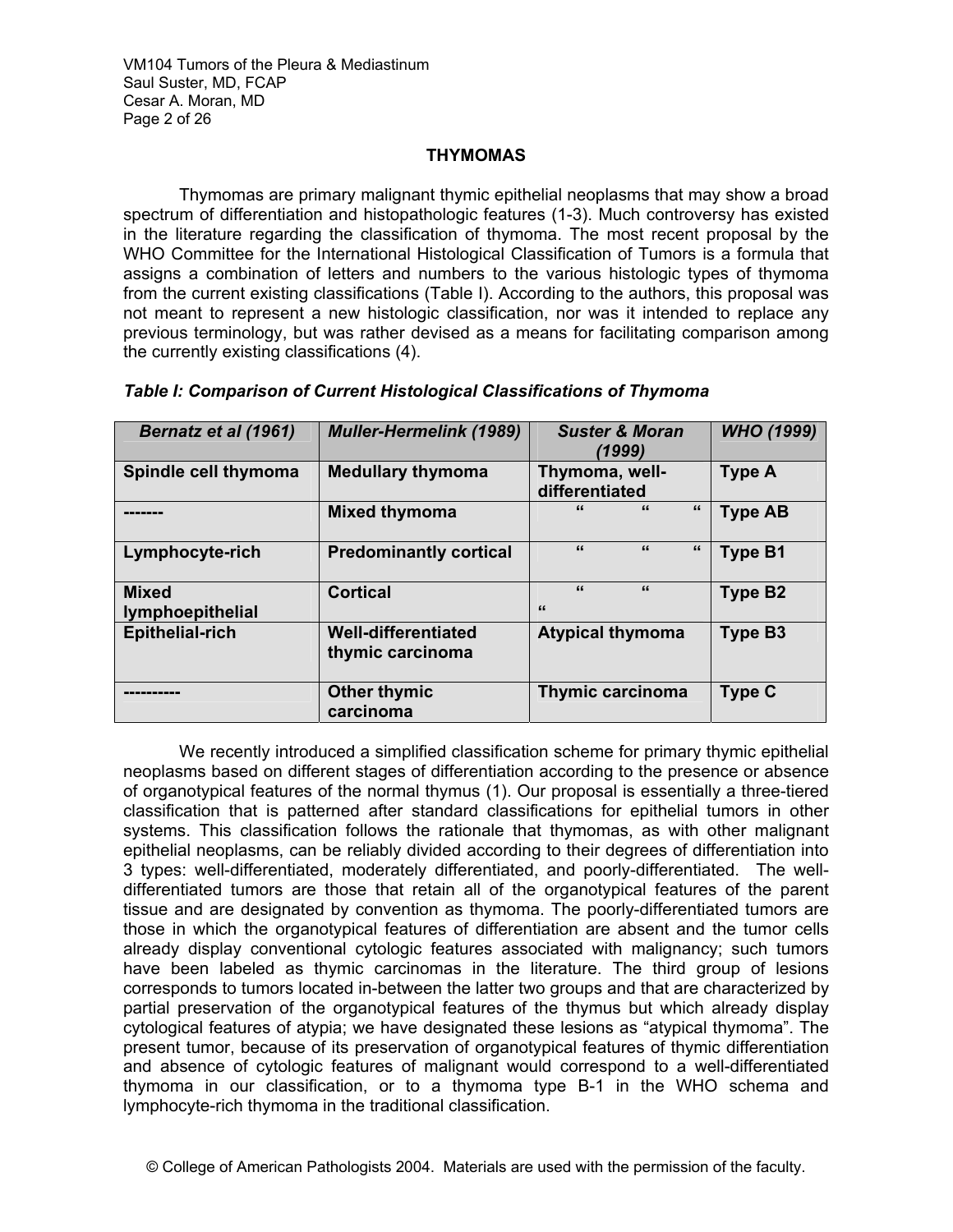VM104 Tumors of the Pleura & Mediastinum Saul Suster, MD, FCAP Cesar A. Moran, MD Page 3 of 26

 The prognosis of thymoma remains a subject of debate. Despite the numerous reports in the recent literature, it is still generally accepted that morphology of thymoma is in general a poor predictor of prognosis. So far, the only parameter that has consistently correlated with clinical outcome in tumors displaying a well-differentiated histology has been staging at the time of initial diagnosis. The most widely accepted staging system for thymoma in use today is the one proposed by Masaoka et al (5), in which Stage I corresponds to grossly well-encapsulated tumors without microscopic evidence of capsular invasion; Stage II*a* are tumors showing gross invasion into surrounding adipose tissue or mediastinal pleura, or II*b* tumors showing microscopic invasion into the capsule; Stage III, tumors displaying gross invasion into adjacent organs such as pericardium, great vessels, or lung; and Stage IV*a*, tumors with pleural or pericardial implants, and IV*b* lymph-borne or blood-borne distant metastases. Kornstein et al have also noted that microscopic invasion *through* the capsule is associated with a significant propensity for recurrence, as opposed to invasion *into* the capsule, which appears not to carry the same clinical and prognostic connotation.

One unusual change in thymoma that may represent a pitfall for diagnosis if the presence of extensive cystic changes with hemorrhage and necrosis (6). Cystic change in the thymus is a well-known phenomenon that has been said to occur in up to 40% of thymomas as a focal event. Occasionally, the process may proceed to the extent that most, or all of the lesion becomes cystic (7). In the majority of such instances, the cystic changes result from extreme dilatation and coalescence of perivascular spaces. In contrast with other types of thymic cysts, the walls of the cavities in such cases are generally devoid of an epithelial lining, and inflammatory changes or lymphoid hyperplasia are not seen as part of the process.

More rarely, thymomas may be associated with secondary cystic changes of an inflammatory nature that will result in the creation of a multilocular thymic cyst (8,9). The cysts in such instances are characterized by a lining made up of squamous, cuboidal, and less frequently, ciliated columnar epithelium which is seen to merge with residual normal or atrophic thymic epithelial elements within the walls of the cyst or in continuity with dilated Hassall's corpuscles. It may be impossible to determine whether the cystic changes supervened in a preexisting thymoma or whether the thymoma developed secondarily and represents an incidental finding in cases in which the inflammatory/cystic changes predominate and the thymoma is found incidentally as a small mural nodule attached to the wall of a cyst.

#### **Differential diagnosis:**

On occasion, thymomas with a lymphocyte-rich histology may be extremely difficult to differentiate from a malignant lymphoma on frozen section examination and one may have to defer to permanents. Inking and extensive sampling of the capsule on the gross specimen is of prime importance in the microscopic assessment of thymomas, and the pathologist should never rely on the surgeon's operative impression regarding invasiveness for the staging of these tumors.

 Much has been made about the cytokeratin patterns of expression in thymoma, and the lymphoid cell immunophenotype for the diagnosis of thymoma (10,11). The fact is that the diagnosis of thymoma remains an H&E diagnosis. Immunohistochemical stains, electron microscopy, and other special techniques remain of limited value in these tumors. Moreover, more important than specific subtyping of well-differentiated variants of thymoma is making the correct diagnosis and not mistaking this tumor for other types of lesions that may present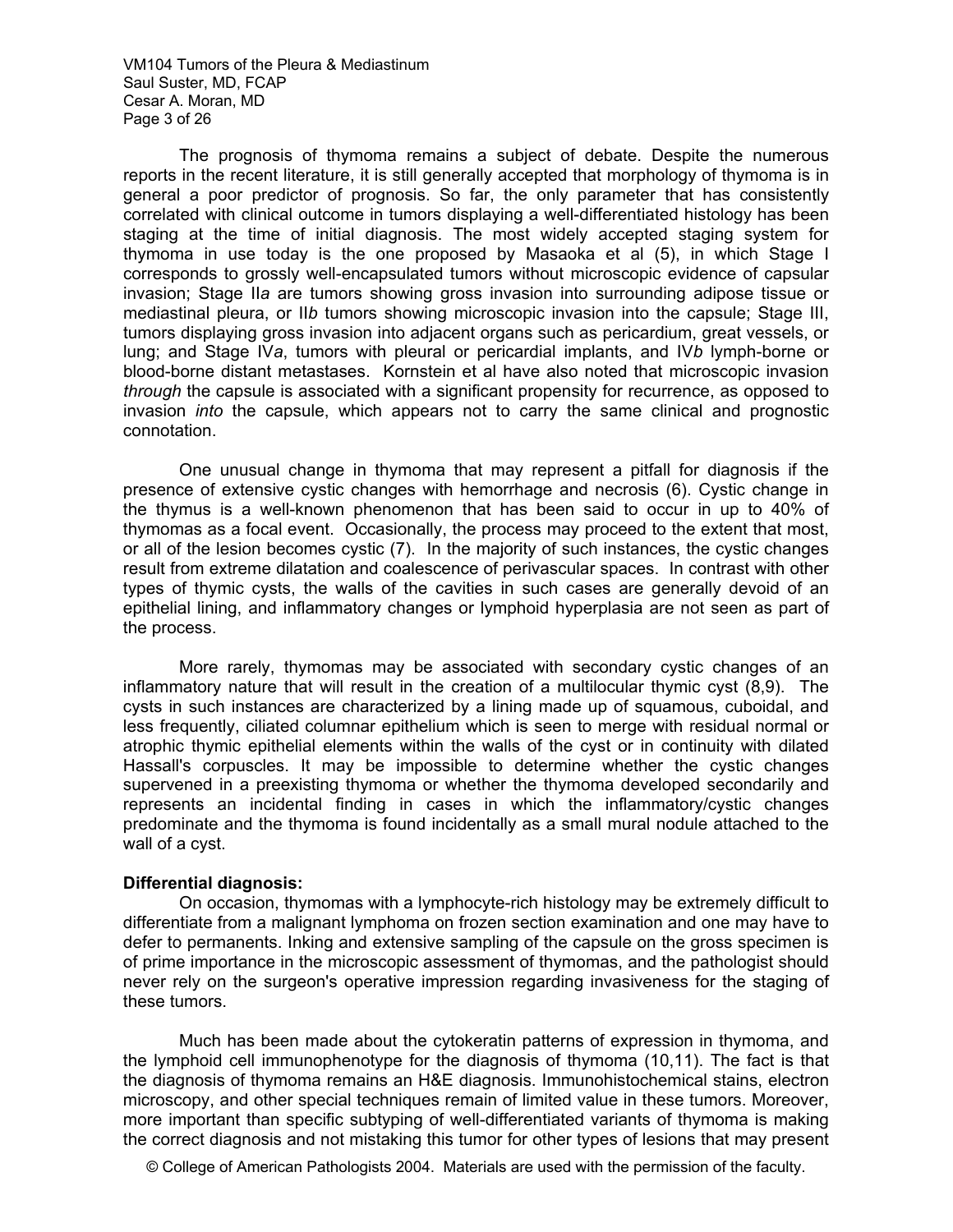VM104 Tumors of the Pleura & Mediastinum Saul Suster, MD, FCAP Cesar A. Moran, MD Page 4 of 26

in a similar anterior mediastinal location. The most important prognostic factor for the clinical evaluation and prognostication of these tumors remains the status of capsular integrity. Tumors that are completely encapsulated at the time of initial diagnosis are practically cured by complete surgical excision; whereas invasive or incompletely excised lesions tend to recur and can occasionally metastasize. Adequate inking of the outer surface of the specimen and extensive sampling of the capsule are therefore of primary importance for the evaluation of these tumors.

# **Reference:**

- 1) Suster S, Moran CA. Thymoma, atypical thymoma, and thymic carcinoma. A novel conceptual approach to the classification of neoplasms of thymic epithelium. Am J Clin Pathol 1999; 111:826-833.
- 2) Suster S, Moran CA. Primary thymic epithelial neoplasms. Spectrum of differentiation and histologic features. Semin Diagn Pathol 1999; 16:2-17.
- 3) Moran CA, Suster S. On the histologic heterogeneity of thymic epithelial neoplasms: impact of sampling in subtyping and classification of thymomas. Am J Clin Pathol 2000; 114:100-110.
- 4) Histological typing of tumors of the thymus; World Health Organization International Histological Classification of Tumors,  $2^{nd}$ . edition, Rosai J (Ed), Springer-Verlag, Berlin, 1999.
- 5) Masaoka A, Yasumasa M, Nakahara K et al: Follow-up studies of thymomas with special reference to their clinical stages. Cancer 1981; 48: 2485-2492.
- 6) Moran CA, Suster S. Thymoma with prominent cystic and hemorrhagic changes and areas of necrosis and infarction. A clinicopathologic study of 25 cases. Am J Surg Pathol 25:1086-1090, 2001.
- 7) Suster S, Rosai J: Cystic thymomas. A clinicopathologic study of 10 cases. Cancer 1992; 69: 92-97.
- 8) Suster S, Rosai J: Multilocular thymic cyst: an acquired reactive process. Study of 18 cases. Am J Surg Pathol 1991; 15: 388-398.
- 9) Suster S, Moran CA: Malignant thymic neoplasms that may mimic benign conditions. Semin Diagn Pathol 1995; 12: 98-104.
- 10) Kuo TT. Cytokeratin profiles of the thymus and thymomas: histogenetic correlations and proposal for a histological classification of thymomas. Histopathology 2000; 36:403-414.
- 11) Sato Y, Watanabe S, Mukai K et al. An immunohistochemical study of thymic epithelial tumors. II. Lymphoid component. Am J Surg Pathol 1986; 10:862-870.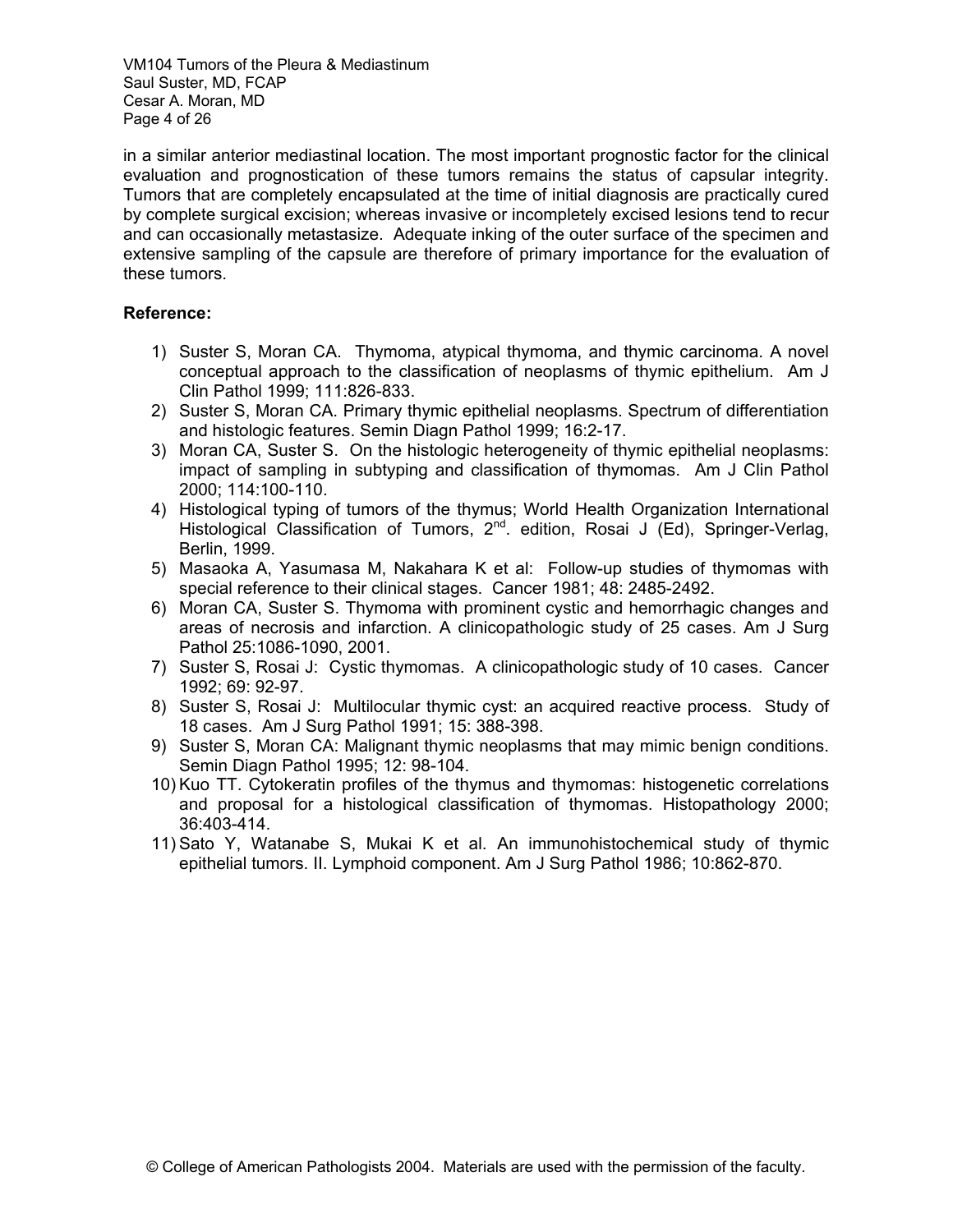VM104 Tumors of the Pleura & Mediastinum Saul Suster, MD, FCAP Cesar A. Moran, MD Page 5 of 26

### **THYMIC CARCINOMA**

 Thymic carcinomas are defined as primary thymic epithelial neoplasms displaying overt cytologic features of malignancy which have already lost all of the organotypical features characteristic of the thymus (1-7). These tumors had until recently been a highly controversial entity, primarily due to the lack of agreement regarding their definition and the proper criteria for diagnosis. Another problem for the study of these tumors stemmed from the fact that they can show extreme morphologic diversity, with a wide variety of histologic growth patterns and types having been described (1,2).

The largest series of thymic carcinoma published in 1991 studied 60 patients who had been followed for at least 3 years or until their time of death (2). Two clinically distinct groups of patients were identified: 1) one that followed a relatively favorable clinical course with long survival, and 2) one that followed a rapidly fatal outcome. The tumors in the first group were composed of carcinomas of low-grade histology characterized by good gross circumscription, partial preservation of lobular growth pattern on histologic examination, absence or minimal nuclear atypia and necrosis, and low mitotic activity, whereas those in the second group showed the opposite features, namely extensive infiltration of adjacent structures, marked nuclear atypia, frequent areas of necrosis, increased mitotic activity and high-grade histology.

 On the basis of the above observations, thymic carcinomas were classified into lowgrade and high-grade histology groups. The tumors in the low-grade histology group included well-differentiated squamous carcinoma, mucoepidermoid carcinoma, and basaloid carcinoma. The tumors in the high-grade histology group included poorly-differentiated squamous cell (lymphoepithelioma-like) carcinoma, small cell/neuroendocrine carcinoma, clear cell carcinoma, sarcomatoid carcinoma, and anaplastic/undifferentiated carcinoma (2).

| Low-Grade Histology:                                                                                                          | <b>High-Grade Histology:</b>                                                                                                                                                                                                                     |  |
|-------------------------------------------------------------------------------------------------------------------------------|--------------------------------------------------------------------------------------------------------------------------------------------------------------------------------------------------------------------------------------------------|--|
| - Well-differentiated squamous cell<br>carcinoma<br>- Well-differentiated mucoepidermoid<br>carcinoma<br>- Basaloid carcinoma | - Poorly-differentiated (lymphoepithelioma-<br>like)<br>non-keratinizing squamous carcinoma<br>- Poorly-differentiated mucoepidermoid<br>carcinoma<br>- Small cell/neuroendocrine carcinoma<br>- Clear cell carcinoma<br>- Sarcomatoid carcinoma |  |
|                                                                                                                               | - Anaplastic/undifferentiated carcinoma                                                                                                                                                                                                          |  |

### *Thymic Carcinoma - Histologic Variants*

 The relationship of thymic carcinoma with thymoma has been for many years poorly understood. In a recent study, we identified 22 patients in whom a thymic carcinoma was seen to develop in close association with a morphologically conventional thymoma (8). Several instances of this phenomenon have also been previously reported in the literature (9- 11). Shimosato et al, in their series of squamous cell carcinoma of the thymus described one case in which transitions were found between the squamous elements and areas of benign thymoma (9). Wick et al later documented a case of sarcomatoid thymic carcinoma complicating an epithelial-rich thymoma. More recently, Kuo et al described two cases among 13 thymic carcinomas in which a lymphoepithelioma-like carcinoma and a squamous carcinoma were seen to arise from a preexisting thymoma (5). The present case represents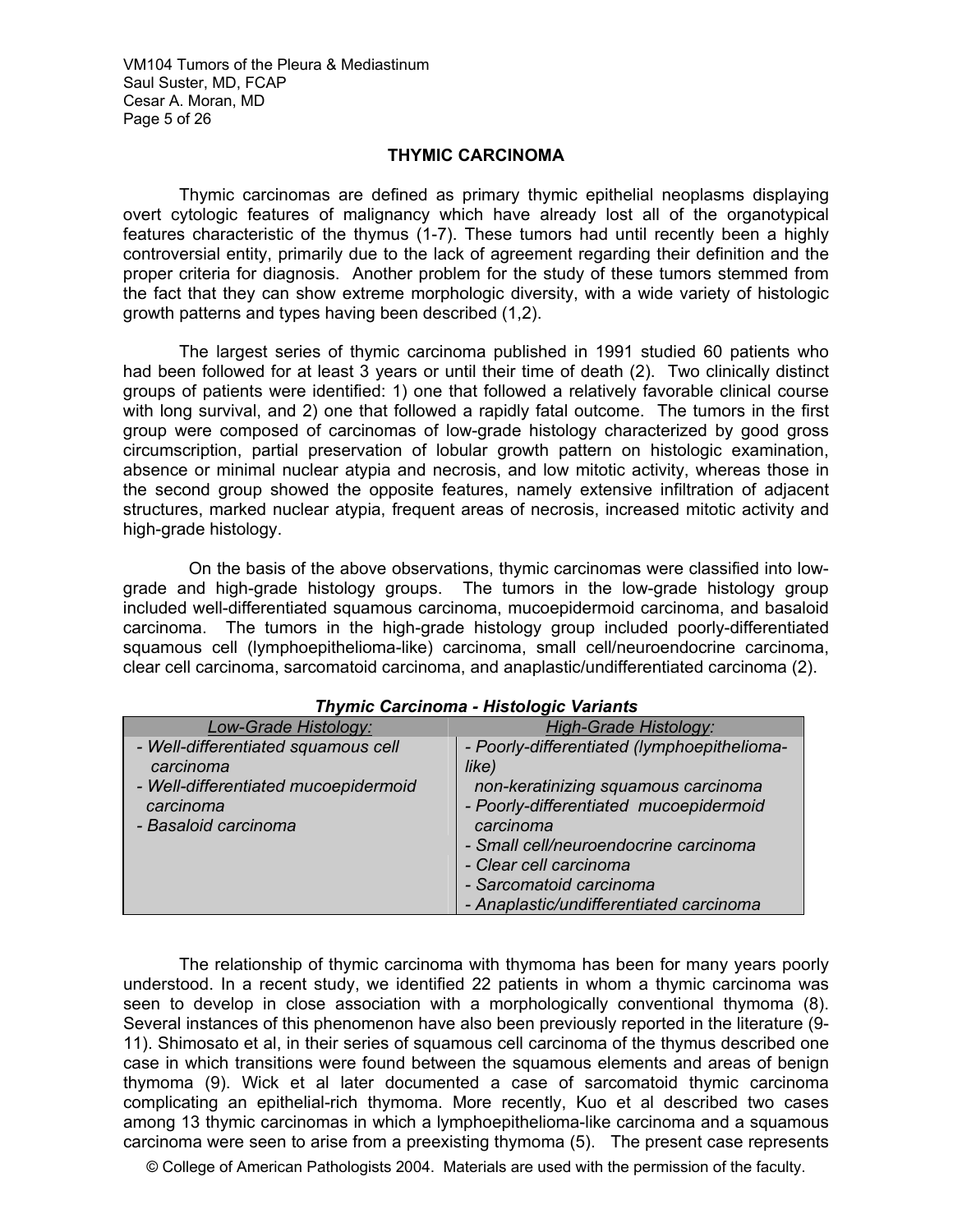VM104 Tumors of the Pleura & Mediastinum Saul Suster, MD, FCAP Cesar A. Moran, MD Page 6 of 26

another example of this phenomenon, whereby a high-grade malignancy supervenes on a long-standing thymoma.

 The most common form of thymic carcinoma in our experience is the poorlydifferentiated, non-keratinizing (lymphoepithelioma-like) carcinoma of the thymus. Although it was initially thought that these tumors, like their counterparts in the nasopharynx, were invariably associated with EBV infection, a recent study has shown that not all cases of lymphoepithelioma-like carcinoma of the thymus will test positive for EBV genomic sequences (12).

 Our experience suggests the existence of a continuous spectrum of differentiation between thymoma and thymic carcinoma. Such evidence would support the notion that the process of tumorigenesis in thymoma and thymic carcinoma obeys a multistep process, such as has been demonstrated for many other types of malignancy. Demonstration of a multistep process of carcinogenesis in this setting would support the notion that the different morphologic types of thymic epithelial neoplasms are histogenetically very closely related. This information is of more than academic interest, since it would force us to acknowledge the fact that some of the sharp divisions and criteria we have devised for the classification of these tumors may be more arbitrary than real.

### **References:**

1) Suster S, Moran CA: Thymic carcinoma: spectrum of differentiation and histologic types. Pathology 1998; 30: 111-122.

2) Suster S, Rosai J: Thymic carcinoma. A clinicopathologic study of 60 cases. Cancer 1991; 67: 1025-1032.

3) Wick MR, Scheithauer BW, Weiland LH, Barnatz PE: Primary thymic carcinomas. Am J Surg Pathol 1982; 6: 613-630.

4) Snover DC, Levine GD, Rosai J: Thymic carcinoma: five distinctive histologic variants. Am J Surg Pathol 1982; 6: 451-470.

5) Kuo T-T, Chang J-P, Lin F-J, Wu W-C, Chang C-H: Thymic carcinomas: histopathologic varieties and immunohistochemical study. Am J Surg Pathol 1990; 14: 24-34.

6) Truong LD, Mody DR, Cagle PT, Jackson-York GL, Schwartz MR, Wheeler TM: Thymic carcinoma: a clinicopathologic study of 13 cases. Am J Surg Pathol 1990; 14: 151-166.

7) Moran CA, Suster S: Mucoepidermoid carcinomas of the thymus. A clinicopathologic study of six cases. Am J Surg Pathol; 1995; 19: 826-834.

8) Suster S, Moran CA: Primary thymic epithelial neoplasms with combined features of thymoma and thymic carcinoma. A clinicopathologic study of 22 cases. Am J Surg Pathol 1996; 20: 1469-1480.

9) ShimosatoY, Kameya T, Nagai K, Suemasu K: Squamous cell carcinoma of the thymus. An analysis of eight pateints. Am J Surg Pathol 1977; 1: 109-120.

10) Herczeg E, Kahn LB: Primary thymic carcinoma. An unusual case originating in a lymphocytic rich thymoma. Virchows Arch A 1986; 409: 163-169.

11) Morinaga S, Sato Y, Shimosato Y, Sinkai T, Tsuchiya R: Multiple thymic squamous cell carcinomas associated with mixed type thymoma. Am J Surg Pathol 1987; 11: 982-988.

12) Dimery IW, Lee JS, Blick M, Pearson G, Spitzer G, Hong WK: Association of the Epstein-Barr virus with lymphoepithelioma of the thymus. Cancer 1988; 61: 2475-2480.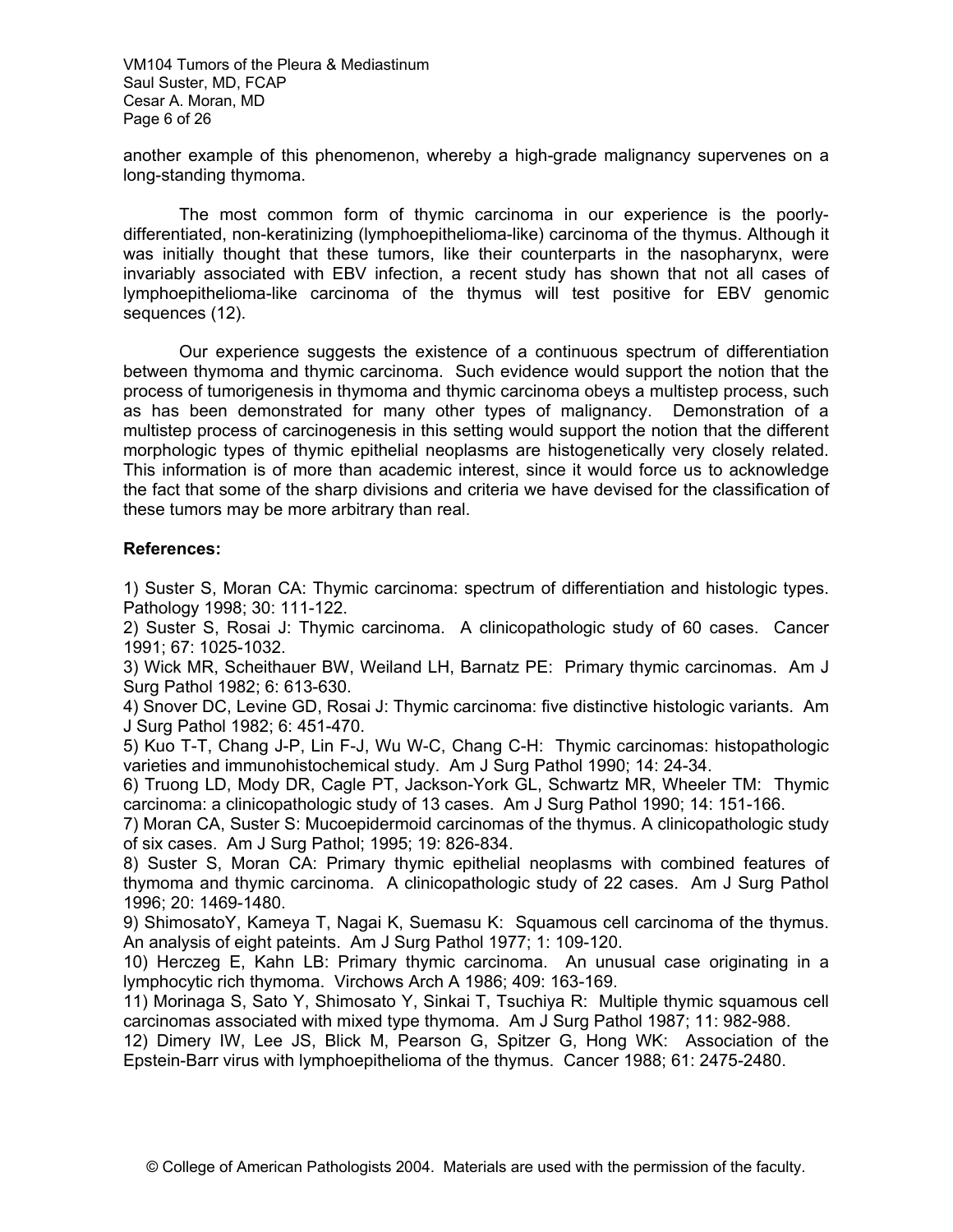VM104 Tumors of the Pleura & Mediastinum Saul Suster, MD, FCAP Cesar A. Moran, MD Page 7 of 26

# **GERM CELL TUMORS OF THE MEDIASTINUM**

 Primary mediastinal germ cell tumors (GCT) account for approximately 20% of all anterior mediastinal tumors and cysts, and essentially recapitulate those seen in the gonads. The etiology of these tumors occurring in the mediastinum is still unknown; however, some authors consider that their occurrence is due to misplaced germ cells during migration, which get embedded along midline structures. Clinically, the same as their counterparts in the gonads, mediastinal GCT can be associated with conditions such as Klinefelter's syndrome and lymphoproliferative disorders. Histologically, mediastinal GCT are similar to those in the gonads. However, the distribution of these tumors does not correlate with those seen in the gonads. Even though these tumors have been reported in female patients, in our experience, we have seen only a few cases (teratomas) in female patients. Nonteratomatous tumors have been encountered exclusively in men (1-12).

In our experience, teratomatous lesions are by far the most common in the mediastinal area. Among these tumors, teratomas composed of mature elements are the most frequently encountered. Teratomas with malignant component (carcinoma or sarcoma) represent a sizable number of cases while pure immature teratomas are far less common. Needless to say, combinations of teratomatous lesions containing mature, immature, and malignant components are common.

 Among the non-teratomatous tumors, seminoma is the most common in the anterior mediastinum. The tumor usually presents as a large, non-encapsulated mass in young adult males. Histologically, mediastinal seminomas are similar to those occurring in the gonads. However, mediastinal seminomas may show other features such as cystic changes similar to those seen in multilocular thymic cyst, extensive granulomatous reaction, lymphoid follicular hyperplasia, and hyperplastic remnant of thymic tissue. Because of these unusual features the differential diagnosis of mediastinal seminoma may include benign lesions such as multilocular thymic cyst or malignant lesions such as Hodgkin's lymphoma and large cell lymphoma.

 Contrary to teratomatous and seminomatous tumors of the mediastinum, nonseminomatous tumors are far less frequent. Usually, when they occur, non-seminomatous tumors present as bulky anterior mediastinal masses with hemorrhage and necrosis. Like those in the gonads, non-seminomatous tumors in the mediastinum are represented by yolk sac tumor (endodermal sinus tumor), embryonal carcinoma, and choriocarcinoma. Of course, these tumors may appear in their pure form or in combination. One of the most common combinations of these tumors is that of embryonal carcinoma and yolk sac tumor. In this setting, clinical information such as serum levels of alpha-fetoprotein (AFP), human chorionic gonadotropin (HCG), and carcinoembryonic antigen, are useful markers not only to follow-up these patients for possible recurrences but also to properly sample the tumor in case only one of those components are represented in the material examined. Histologically, yolk sac tumor is by far the more versatile with several histopathological growth patterns. The most common growth pattern is that of sheets of tumor cells arranged in a microcystic pattern composed of rather small round cells with little pleomorphism and mitotic activity, and with the presence of Schiller-Duval bodies. Other histological growth patterns that may pose more difficulty in their diagnosis include the intestinal, hepatoid, and spindle cell variant.

In cases of embryonal carcinoma, because of the histology of the neoplasm, the tumor may mimic a poorly differentiated adenocarcinoma. Embryonal carcinoma is

© College of American Pathologists 2004. Materials are used with the permission of the faculty.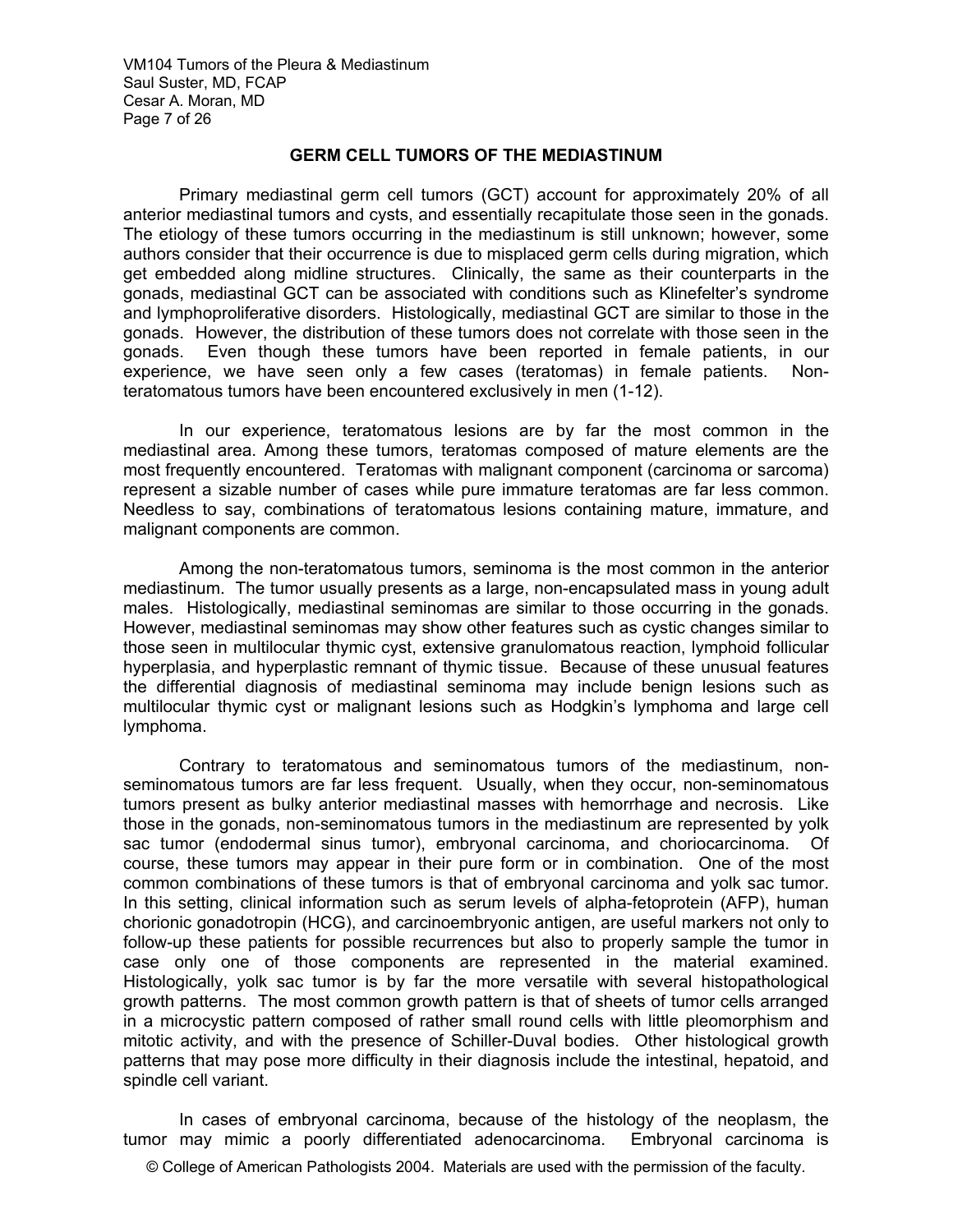VM104 Tumors of the Pleura & Mediastinum Saul Suster, MD, FCAP Cesar A. Moran, MD Page 8 of 26

composed of anastomosing ducts or glands with large primitive cells admixed with areas of hemorrhage and necrosis. However, the clinical information of an anterior mediastinal mass in a relatively young patient should lead to the correct interpretation. The same applies to cases of mediastinal choriocarcinoma. In most cases, at the time of the diagnosis, the tumor has spread within the thoracic cavity (lungs) and/or outside of it. Because there are primary pulmonary carcinomas with prominent syncytiotrophoblast-like component, pure mediastinal choriocarcinomas may pose a problem in interpretation. The finding of a predominantly anterior mediastinal tumor with cytotrophoblastic component should lead to the correct interpretation.

 The use of immunohistochemical studies in the diagnosis of mediastinal GCT plays an important role in ruling out other conditions that may be confuse with GCT. In cases of seminoma, the use of keratin and PLAP is helpful while in non-seminomatous tumors keratin, AFP, and HCG may prove beneficial as an aid in their diagnosis. One important factor to keep in mind is the positive staining that may be seen with CD-30 in cases of embryonal carcinoma. In this setting, it would important to performed additional studies since anaplastic large cell lymphomas are also known to have positive staining for EMA, CD45 and CD3. The use of CEA, keratin, AFP, and ALK-1 may help in difficult cases. On the other hand, in cases of teratomatous lesions in which there are sarcomatous elements, the use of other markers may be helpful.

### **References:**

- (1) Moran CA, Suster S. Primary mediastinal choriocarcinomas: A clinicopathologic and immunohistochemical study of eight cases. Am J Surg Pathol 1997; 21:1007-1012.
- (2) Rosado-de-Christenson ML, Templeton P, Moran CA. Mediastinal germ cell tumors: Radiologic and Pathologic correlation. Radiographics 1992; 12:1013-1030.
- (3) Moran CA, Suster S. Mediastinal seminomas with prominent cystic changes: a clinicopathologic study of 10 cases. Am J Surg Pathol 1995; 19:1047-1053.
- (4) Moran CA, Suster S, Przygodski RM, Koss MN. Primary germ cell tumors of the mediastinum. II. Mediastinal seminomas - a clinicopathologic and immunohistochemical study of 120 cases. Cancer 1997; 80:691-698.
- (5) Moran CA, Suster S, Koss MN. Primary germ cell tumors of the mediastinum. III Yolk sac tumor, embryonal carcinoma, choriocarcinoma, and combined nonteratomatous germ cell tumors of the mediastinum - A clinicopathologic and immunohistochemical study of 64 cases. Cancer 1997; 80:699-707.
- (6) Moran CA, Suster S. Primary germ cell tumors of the mediastinum: I. Analysis of 322 cases with special emphasis on teratomatous lesions and a proposal for histopathologic classification and clinical staging. Cancer 1997; 80:681-690.
- (7) Moran CA, Suster S. Yolk sac tumors of the mediastinum with prominent spindle cell features. Am J Surg Pathol 1997; 21:1173-1177.
- (8) Przygodzki RM, Moran CA, Suster S, Khan MA, Swalsky PA, Bakker A et al. Primary mediastinal and testicular seminomas: A comparison of K-ras-2 gene sequence and p53 immunoperoxidase analysis of 26 cases. Human Pathology 1996; 27:975-979.
- © College of American Pathologists 2004. Materials are used with the permission of the faculty.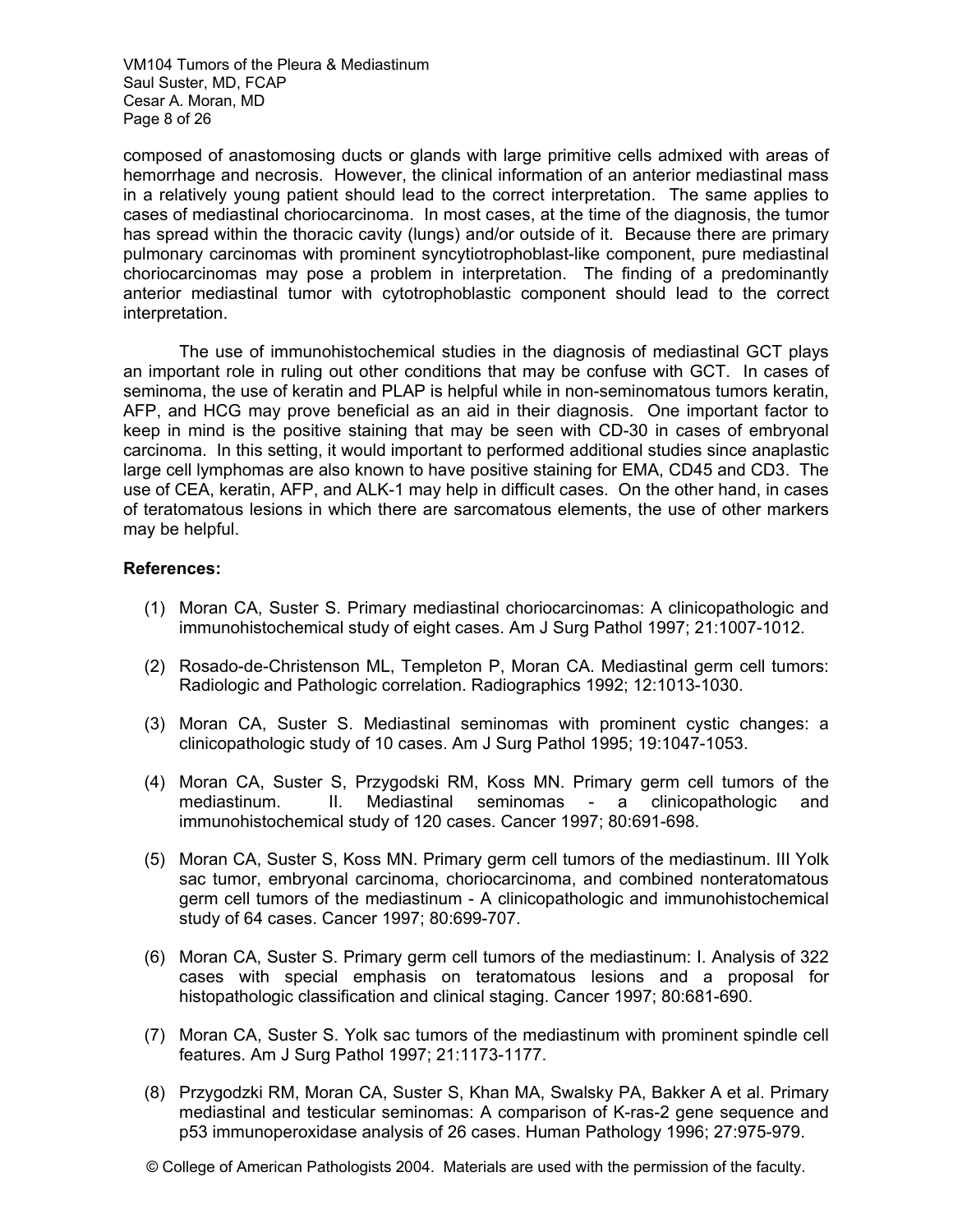VM104 Tumors of the Pleura & Mediastinum Saul Suster, MD, FCAP Cesar A. Moran, MD Page 9 of 26

- (9) Moran CA, Travis WD, Carter D, Koss MN. Metastatic mature teratoma in lung following testicular embryonal carcinoma and teratocarcinoma. Arch Path Lab Med 1993; 117:641-644.
- (10) Moran CA, Suster S. Mediastinal yolk sac tumors associated with prominent multilocular cystic changes of thymic epithelium: a clinicopathologic and immunohistochemical study of five cases. Modern Pathology 1997; 10(8):800-803.
- (11) Moran CA, Suster S. Primary yolk sac tumors of the mediastinum prominent hepatoid features: a clinicopathologic and immunohistochemical study of 4 cases. Am J Surg Pathol 1997; 21:1210-1214.
- (12) Suster S, Moran CA, Dominguez-Malagon H., Quevedo-Blanco P. Germ cell tumors of the mediastinum and testis: a comparative immunohistochemical study of 120 cases. Human Pathology 1998; 29(7):737-742.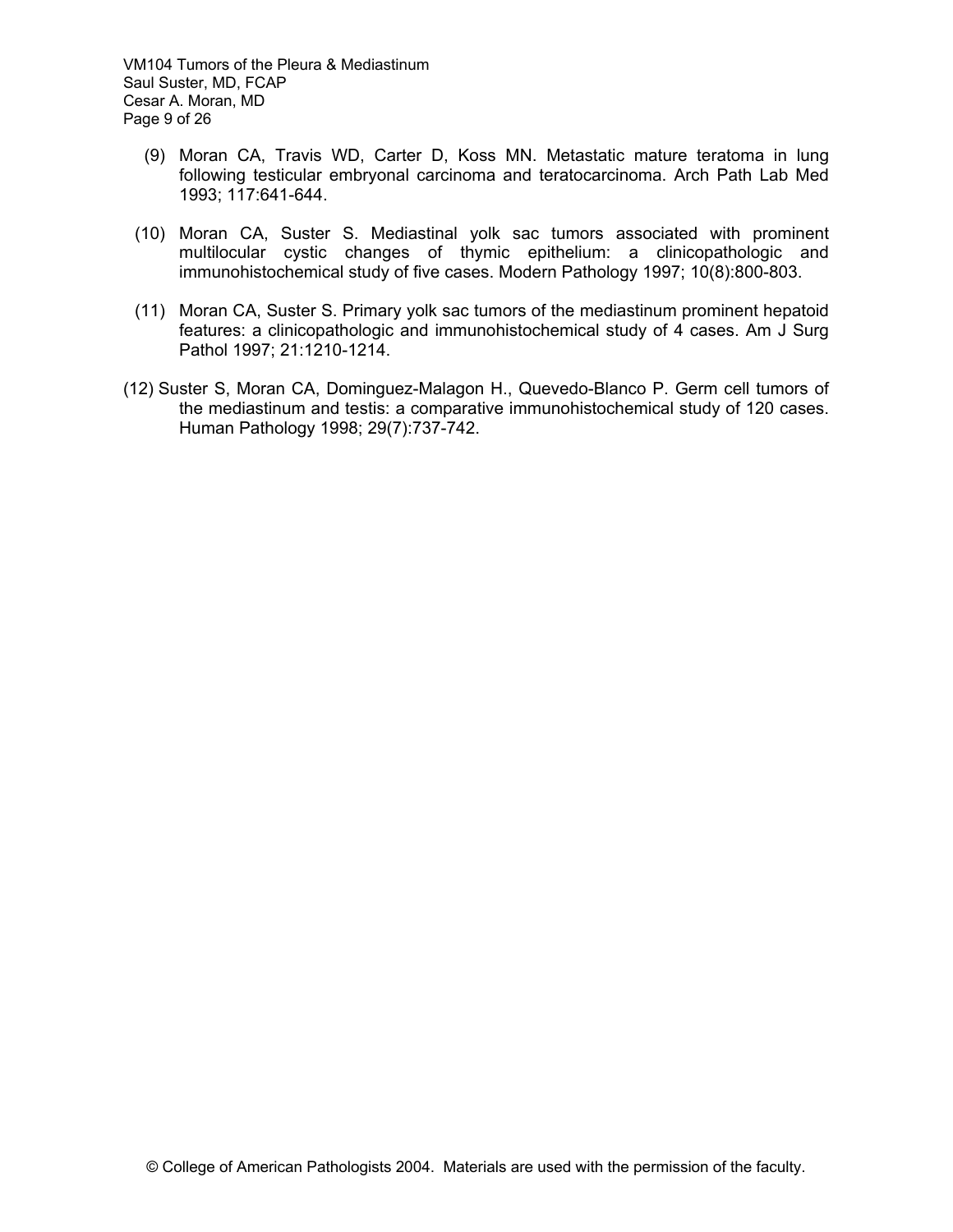VM104 Tumors of the Pleura & Mediastinum Saul Suster, MD, FCAP Cesar A. Moran, MD Page 10 of 26

# **SPINDLE CELL TUMORS OF THE MEDIASTINUM**

 Spindle cell tumors of the mediastinum are extremely rare. In the anterior mediastinal compartment, the vast majority of such lesions represent spindle cell thymomas. Other types of spindle cell tumors of the mediastinum include metastases from sarcomatoid (spindle cell) carcinoma of the lung, metastasis of spindle cell melanoma, and a variety of spindle cell sarcomas. In the posterior mediastinum, the most common types of spindle cell tumors are represented by neurogenic tumors, including schwannomas, neurofibromas, and malignant peripheral nerve sheath tumors. In our experience in reviewing a large number of spindle cell tumors of the mediastinum, the most common type that we have encountered in this location has been solitary fibrous tumor.

Solitary fibrous tumor is a lesion that is most commonly seen arising from serosal surfaces such as the pleura. The tumor has been known by different designations including fibrous mesothelioma, submesothelial fibroma, and localized fibrous tumor. Similar lesions have been described in many other locations including orbit, thyroid liver, and mediastinum. Witkin and Rosai (1) were the first to recognize this lesion as the mediastinal counterpart of the one occurring in the pleura. Although this tumor was regarded for many years to originate from mesothelial cells, more recent studies have shown that the tumor cells have features of submesothelial fibroblasts (2-11). More recently, strong and consistent immunoreactivity has been demonstrated in the tumor cells of this lesion for CD34, a hematopoietic progenitor cell marker that provides an added discrimination parameter for the identification of these tumors (11). In addition, other markers such as Bcl-2, another marker commonly used in hematopathologic malignancy, has been shown to have a positive reaction in these tumors.

 The diagnosis of SFT in atypical locations can be fraught with difficulties because of their variegated histopathologic appearances. The tumor has the capability of adopting a variety of growth patterns that can closely mimic a number of soft tissue neoplasms (12). Thus, the fascicular, storiform, herringbone, and palisading growth patterns seen in these tumors may simulate fibrosarcoma, synovial sarcoma, neurogenic sarcoma, and hemangiopericytoma.

The two conditions with which these tumors are most often confused are hemangiopericytoma and benign or malignant peripheral nerve sheath tumors (12). Hemangiopericytoma has become more and more a diagnosis of exclusion, as new immunohistochemical markers have allowed us to realize that a great variety of soft tissue neoplasms may adopt this growth pattern, including synovial sarcoma, leiomyosarcoma, mesenchymal chondrosarcoma, and solitary fibrous tumor. Other features of importance for diagnosis when located on serosal surfaces is the characteristic polypoid, pedunculated gross appearance, and the admixture of hemangiopericytic areas with other patterns of growth not commonly seen in hemangiopericytoma on histology.

Distinction from peripheral nerve sheath tumors (benign and malignant schwannomas) may be quite difficult both by light microscopy and with immunohistochemistry, since the neural marker, S-100 protein, may not be expressed in a high percentage of cases. Electron microscopy may be the only means of settling the issue under such circumstances by demonstrating the distinctive ultrastructural features of schwannian neoplasms.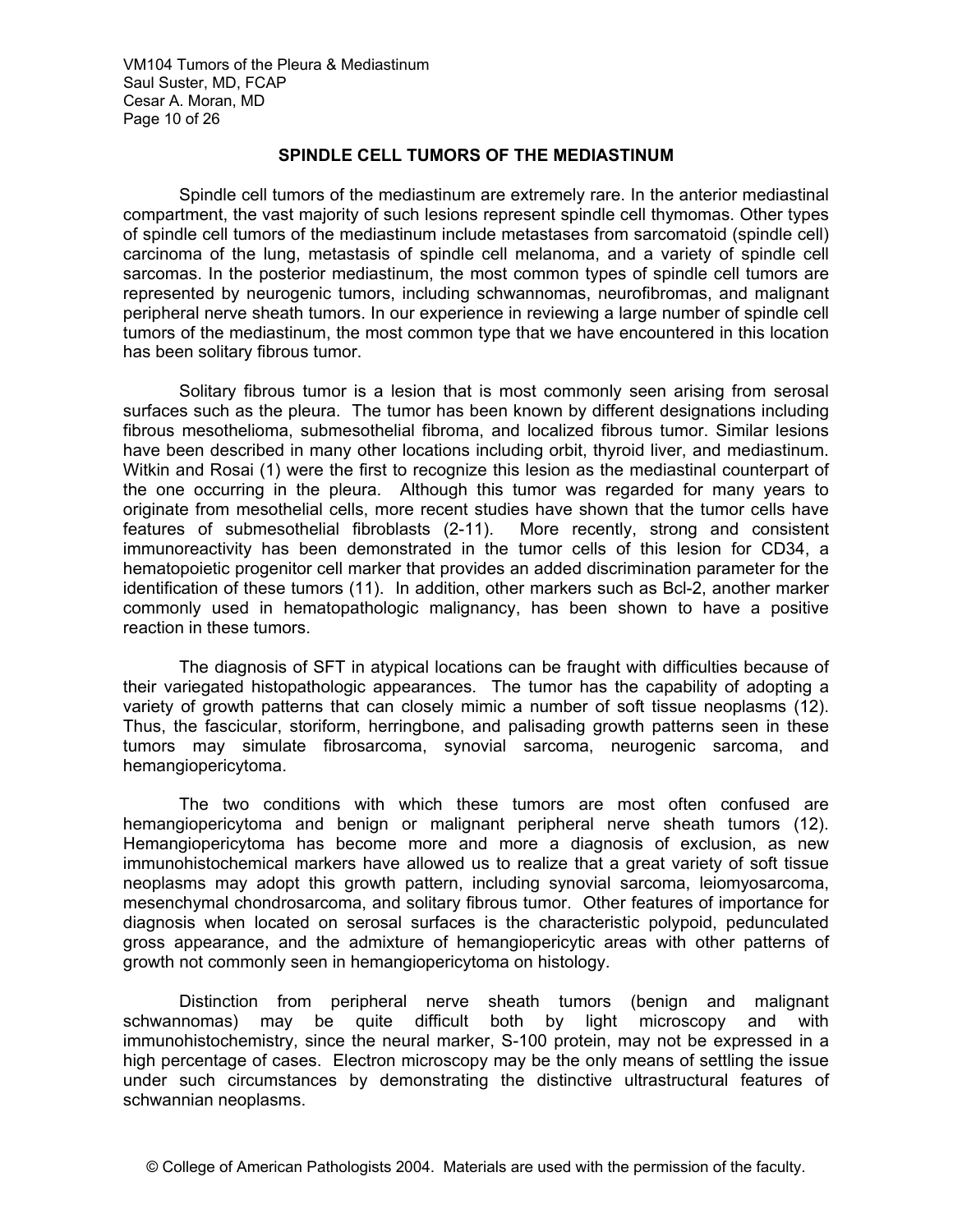VM104 Tumors of the Pleura & Mediastinum Saul Suster, MD, FCAP Cesar A. Moran, MD Page 11 of 26

 SFT in mediastinal locations will introduce added difficulties for diagnosis. An important consideration for differential diagnosis at this site is spindle cell thymoma or sarcomatoid thymic carcinoma. Immunohistochemical stains will play a major role in this setting by allowing identification of the epithelial nature of the spindle cells with the use of keratin antibodies. Another potential pitfall in diagnosis is mistaking these tumors for other types of unusual sarcomas in the mediastinum, such as MFH, rhabdomyosarcoma, and synovial sarcoma. The frequent and prominent storiform pattern often observed in these tumors, coupled with the presence of fibrohistiocytic-type giant cells occasionally seen in SFT may raise the question of MFH in the differential diagnosis. In the truly malignant cases, making this distinction may constitute a moot point; however, we have observed cases in which a pleural tumor originally diagnosed as MFH because of marked cellular pleomorphism, high mitotic activity, and areas of necrosis, behaved in an entirely benign fashion. In those cases, despite histologic atypia and features of malignancy, the tumors were grossly well-circumscribed, polypoid and encapsulated. Gross morphology thus appears to be of major significance for prognosis in these tumors.

We have also observed examples of spindle cell sarcomas with features of monophasic synovial sarcoma arising as primaries in the mediastinum. Focal immunoreactivity for keratin and EMA in such cases will readily distinguish them from SFT. Leiomyosarcomas may also present as a primary lesion originating from the soft tissues in either the anterior or posterior mediastinal compartment (13). The prominent fascicular appearance of the cells which intersect at right angles, the presence of muscle markers by immunohistochemistry, and ultrastructural features of smooth muscle differentiation will establish the diagnosis for these tumors in most cases. Finally, embryonal rhabdomyosarcoma with a spindle cell growth pattern can also occur in the mediastinum (14); demonstration of the myogenic nature of the tumor can generally be accomplished with actin, desmin, and myoglobin antibodies.

The behavior of these tumors may be difficult to predict on the basis of histologic features. Increased number of mitoses and areas of necrosis have been felt to correlate with aggressive behavior by some (4). Gross morphologic features such as encapsulation and polypoid configuration may be difficult to asses under certain circumstances, such as in mediastinal, intrapulmonary, and other extrapleural locations. Complete surgical excision will be curative in the vast majority of lesions.

### **References:**

- 1. Witkin GB, Rosai J. Solitary fibrous tumor of the mediastinum. Am J Surg Pathol 1989; 13:547-557.
- 2. Scharifker D, Kaneko M. Localized fibrous tumor "mesothelioma" of the pleura (submesothelial fibroma): a clinicopathologic study of 18 cases. Cancer 1979; 43:627-635.
- 3. Said JW, Nash G, Banks-Schlegel S, et al. Localized fibrous mesothelioma: an immunohistochemical and electron microscopic study. Hum Pathol 1984; 15:440- 443.
- 4. England DM, Hochholzer L. McCarthy MJ. Localized benign and malignant fibrous tumors of the pleura. A clinicopathologic review of 223 cases. Am J Surg Pathol 1989; 13:640-658.
- 5. Dervan PA, Tobin B, O'Connor M. Solitary (localized) fibrous mesothelioma. Evidence against mesothelial cell origin. Histopathology 1986; 10:867-875.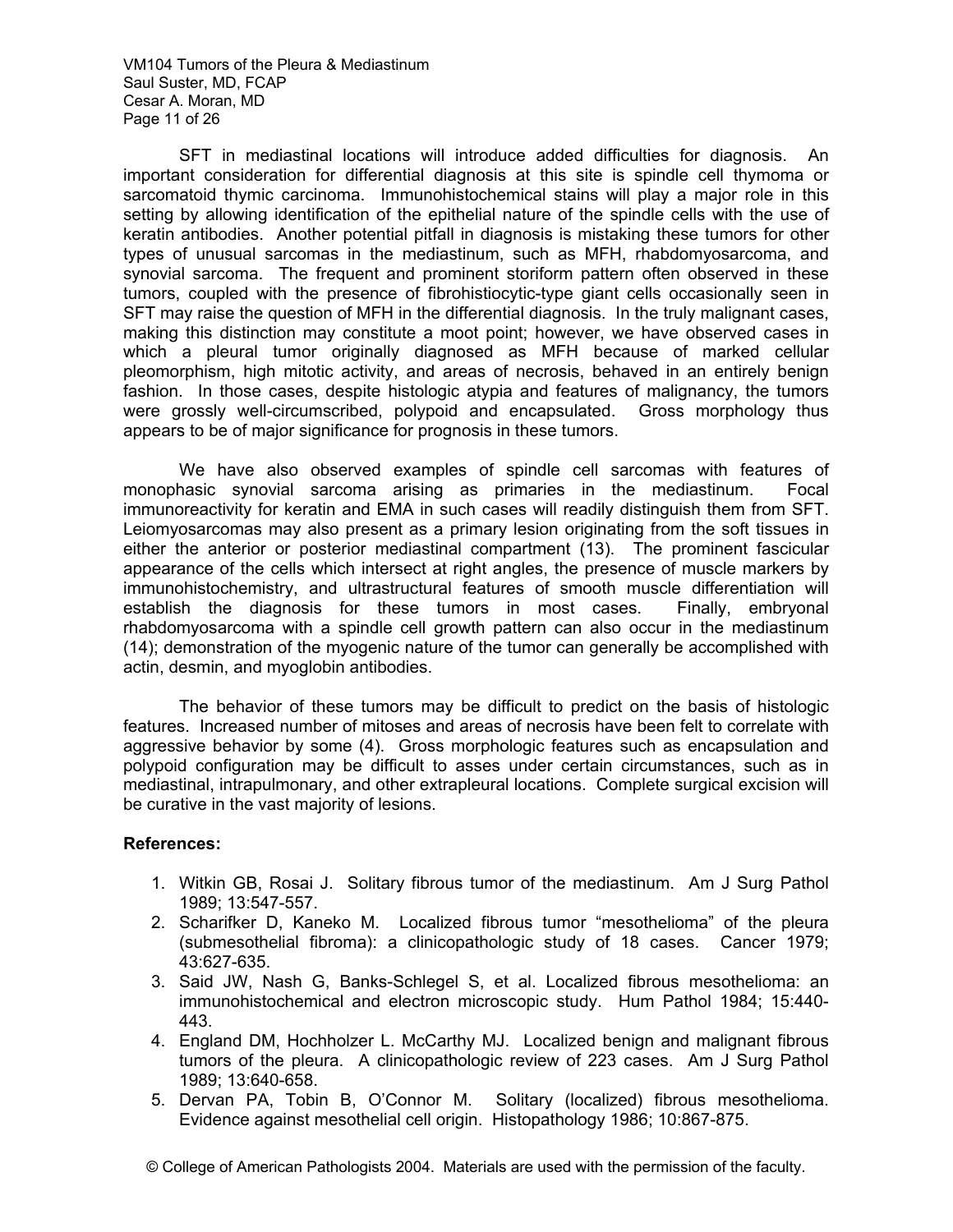VM104 Tumors of the Pleura & Mediastinum Saul Suster, MD, FCAP Cesar A. Moran, MD Page 12 of 26

- 6. Young RH, Clement PB, McCaughey WET. Solitary fibrous tumor (fibrous mesothelioma) of the peritoneum. Arch Pathol Lab Med 1990; 114:493-495.
- 7. Kottke-Marchant K, Hart WR, Broughan T. Localized fibrous tumor (localized fibrous mesothelioma) of the liver. Cancer 1989; 64:1096-1102.
- 8. Yousem SA, Flynn SD. Intrapulmonary localized fibrous tumors. Intraparenchymal so-called localized fibrous mesothelioma. Am J Clin Pathol 1988; 89:365-369.
- 9. Zukerberg LR, Rosemberg AE, Randolph G, Pilch BZ, Goodman ML. Solitary fibrous tumor of the nasal cavity and paranasal sinuses. Am J Surg Pathol 1991; 15:126- 130.
- 10. Dorfman DM, King T, Dickersin GR, Rosenberg AE, Pilch BZ. Solitary fibrous tumor of the orbit. Am J Surg Pathol 1994; 18:281-287.
- 11. Renshaw AA, Pinkus GS, Corson JM. CD34 and AE1/AE3: diagnostic discriminants in the distinction of solitary fibrous tumor of the pleura from Sarcomatoid mesothelioma. Appl Immunohistochemistry 1994; 2:94-102.
- 12. Moran CA, Suster S, Koss MN. The spectrum of histologic growth patterns in benign and malignant fibrous tumors of the pleura. Sem Diagn Pathol 1992; 9:169-180.
- 13. Moran CA, Suster S, Perino G, Kaneko M, Koss MN. Malignant smooth muscle neoplasms presenting as mediastinal soft tissue masses. Clinicopathologic study of 10 cases. Cancer
- 14. Suster S, Moran CA, Koss MN. Primary rhabdomyosarcomas of the anterior mediastinum. Report of 4 cases unassociated with germ cell, teratomatous or thymic carcinomatous components. Hum Pathol 1994; 25:349-356.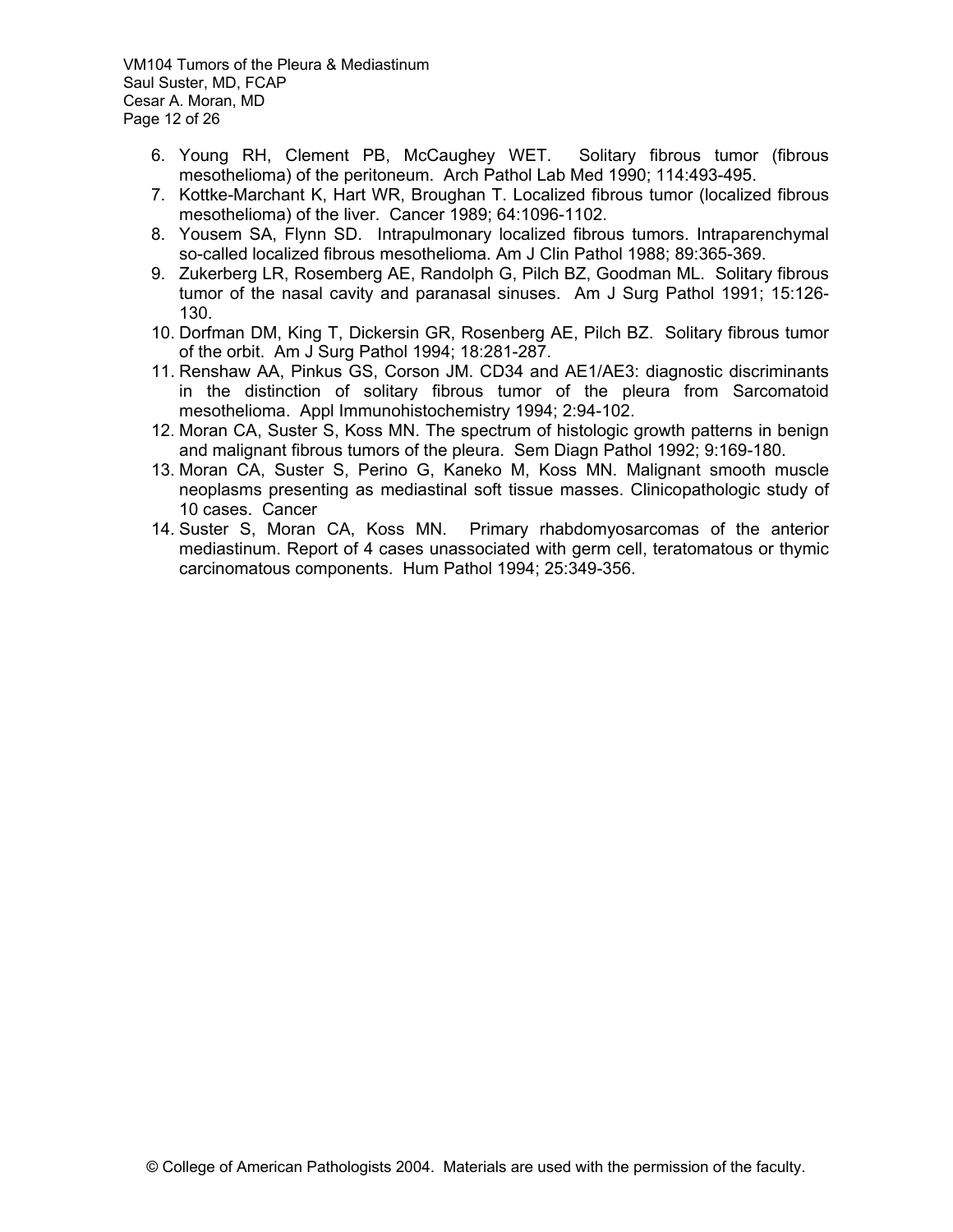VM104 Tumors of the Pleura & Mediastinum Saul Suster, MD, FCAP Cesar A. Moran, MD Page 13 of 26

# **PLEURAL MALIGNANT MESOTHELIOMA**

 Primary malignant tumors of the pleura are in general dominated by malignant mesothelioma. Not only is it the most common malignant tumor of the pleura but also the one that poses most difficulties in the diagnosis. Due to its legal implications and its varied histopathological appearance, mesotheliomas have been the subject of extensive studies. Interestingly, malignant mesotheliomas are unusual tumors and it has been estimated that their incidence in the United States is approximately 3 to 7 cases per one million persons in the population per year. Although mesotheliomas have been associated with exposure to asbestos fibers, approximately 50% of individuals affected by mesotheliomas do not have a history of asbestos exposure, leading to believe that their etiopathology may be multifactorial and not limited to the exposure of asbestos fibers. However, those cases in which there is an association with exposure to asbestos are the ones that generally gain more attention because they are the ones that are usually followed by legal counsel.

 In general mesotheliomas are more common in adults over 50 years of age. In those cases in which the tumor is associated with asbestos, the patient had usually been exposed for over 15 years to the asbestos fibers. The stated latency period for asbestos in mesothelioma varies from 15 to 60 years, thus, it would be very unusual to find a case in which the tumor is linked to asbestos in a patient with only a few years of exposure. One other debated issue is the type of asbestos fibers that produce mesotheliomas; arguments for some fibers being non-carcinogenic have been made. This latter issue is one usually brought up in court by the legal system attempting to defend a particular exposure to asbestos fibers. In this review, we will not explore that issue and will reserve it for the legal establishment. Nevertheless, a documented history of asbestos exposure of more than 15 years is a powerful argument in favor of linking asbestos and mesothelioma in a particular case. What is more interesting is the fact that mesotheliomas, as stated before, can occur in the setting of a negative history of asbestos exposure. Examples of it are the cases that have been described in children and housewives. Other possible etiopathologic causes for the development of mesothelioma include radiation, chronic inflammation, viral infections, and diethylstilbestrol.

#### **Clinical Features:**

Clinical and radiological information play a highly important role in the diagnosis of mesothelioma. Ignoring clinical and radiological information may conduce to an erroneous diagnosis even by the most experienced pathologist. History of longstanding exposure to asbestos whether factual or not, should lead to a careful analysis of a particular biopsy material from any individual. However, one of the most important aspects in the diagnosis of mesothelioma is the radiological evaluation. Either a plain chest radiograph or more sophisticated studies such as computerized tomography represent important tools in the evaluation of a possible case of mesothelioma. In cases in which a question of mesothelioma arises, one should inquire into the following aspects:

- Is there diffuse involvement of the pleura (studding by nodules)?
- Are there intraparenchymal tumor nodules or masses (peripheral)?
- Is there diffuse thickening of the pleura?
- Is there encasement of the lung?
- Is there unilateral or bilateral pleural involvement?
- Is there a localized pleural-based tumor mass?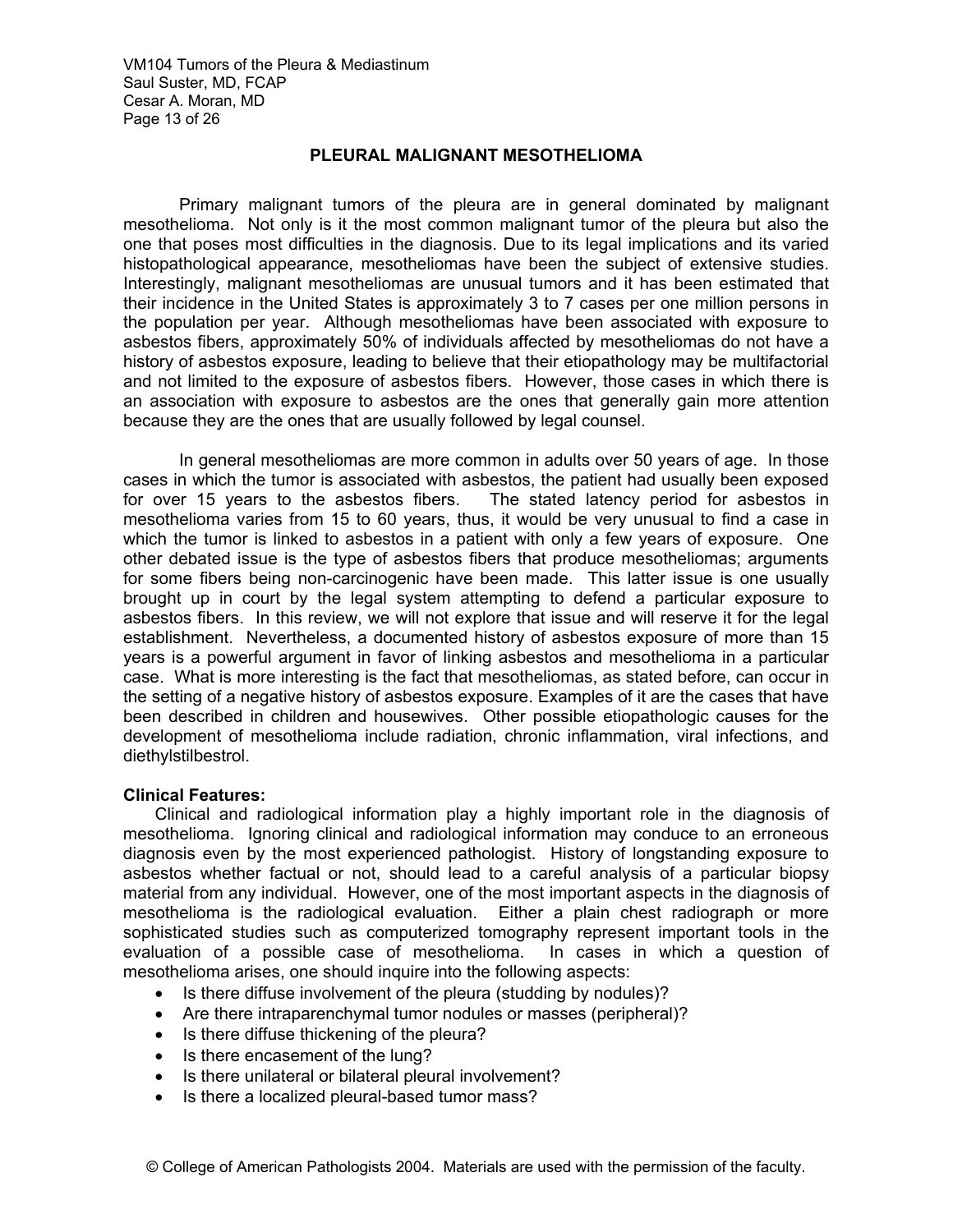VM104 Tumors of the Pleura & Mediastinum Saul Suster, MD, FCAP Cesar A. Moran, MD Page 14 of 26

A careful analysis of the radiological studies with the appropriate material for histopathological evaluation should lead both the clinician and the pathologist to seek the necessary tools in order to arrive at a more specific diagnosis. In this regard, many times the clinical and radiological aspects of the cases are clear but the available material for histopathological examination is not adequate. In such circumstances, one should not make a definitive diagnosis but rather raise the level of suspicion and request additional material if clinically indicated. Part of this rationale is the fact that the surgical treatment for cases of mesothelioma can be extreme, thus, it is imperative for a pathologist to be absolutely sure about the diagnosis. Furthermore, it is well known that there are other pleural conditions of an inflammatory nature that may clinically and radiologically mimic malignant mesothelioma. Therefore, one should use the clinical and radiological information not to make a diagnosis per se but rather to orient oneself in the plan to follow with the use of immunohistochemistry and/or electron microscopy. Ultimately the diagnosis of mesothelioma is a pathological one and not a clinical or radiological diagnosis alone.

### **Pathological Features:**

#### **Gross features:**

Mesotheliomas are tumors with a characteristic gross appearance that rarely pose a problem for the diagnosis. The tumor will show diffuse pleural involvement. In some cases, the tumor follows the intrapulmonary septum and in rare instances the tumor may involve the lung parenchyma with small nodules in the surface of the lung parenchyma. However, the presence of a well-defined tumor mass in the periphery of the lung, even if the tumor also shows diffuse pleural involvement, should alert the pathologist to the possibility of an adenocarcinoma with diffuse pleural involvement. Such tumors have been designated as pseudomesotheliomatous adenocarcinoma due to its similar gross appearance to malignant mesothelioma.

#### **Histopathologic characteristics:**

Mesotheliomas may show a variety of histopathological growth patterns. However, traditionally mesotheliomas have been divided into three categories:

- Epithelioid
- Sarcomatoid
- Biphasic (combination of epithelial and sarcomatoid)

#### **Epithelioid Mesothelioma**:

Probably the most common of the three variants, it has been estimated that it represents about 70% of all mesotheliomas. Several distinct histopathological growth patterns of epithelioid malignant mesothelioma have been described and in some occasions may represent a diagnostic challenge. Among the variants that have been recognized are:

- Tubulopapillary
- Epithelioid
- **Deciduoid**
- Clear cell
- Glandular
- Myxoid
- Adenomatoid

It is comforting to know that among these growth patterns, the epithelioid and tubulopapillary are the most common. Nevertheless, it is very important to be at least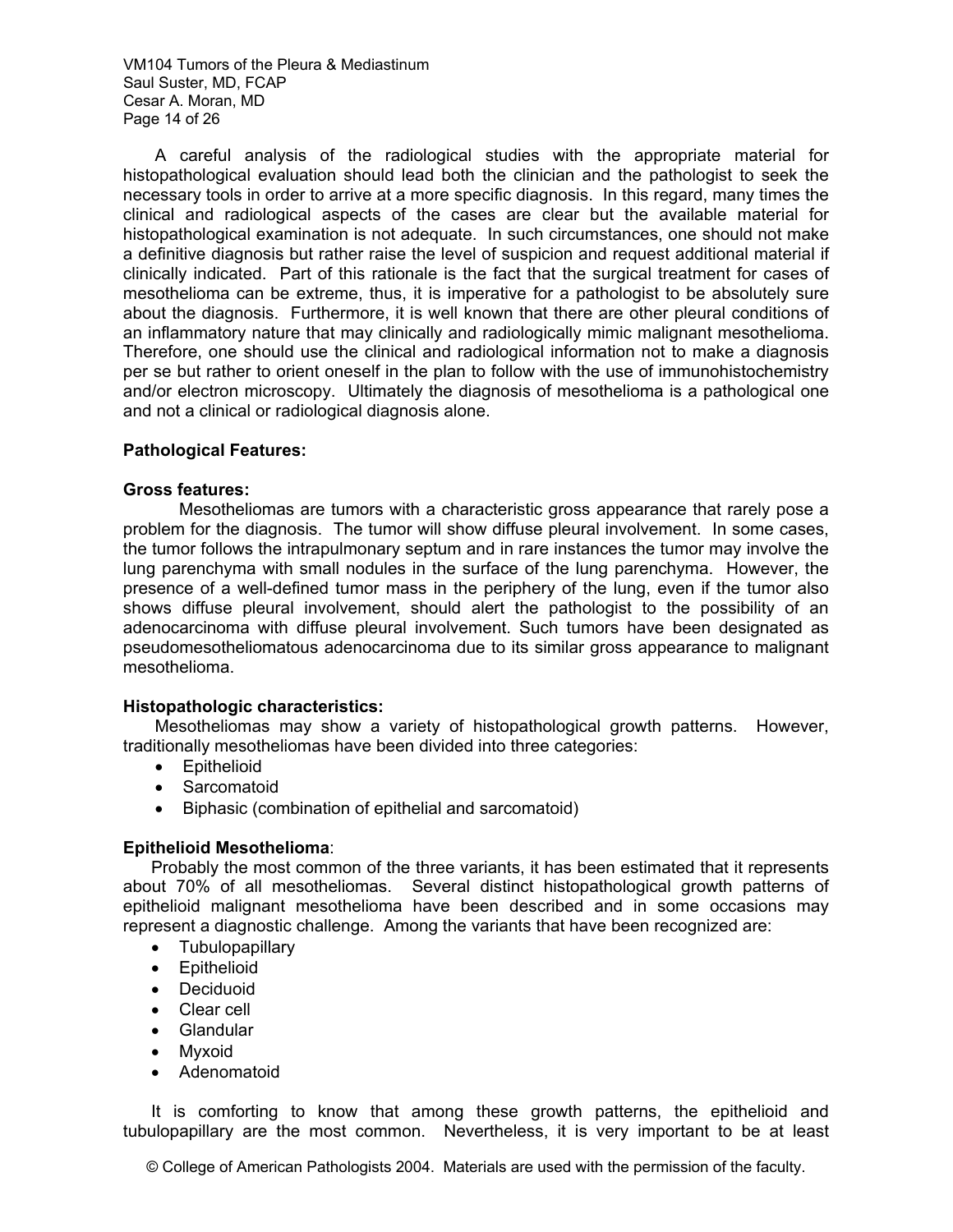VM104 Tumors of the Pleura & Mediastinum Saul Suster, MD, FCAP Cesar A. Moran, MD Page 15 of 26

theoretically familiar with the other more unusual growth patterns in order to properly direct our differential diagnosis. Regardless of the histopathological growth pattern, whether the tumor shows clear cell change, myxoid areas, glandular differentiation, or an adenomatoid pattern, one can not overlook the fact that radiologically the tumor is involving diffusely the pleura. This latter fact should alert and lead the pathologist to alt least rule out the possibility of mesothelioma. Thus, the use of histochemical and immunohistochemical studies becomes a crucial factor in the evaluation of such lesions.

#### **Histochemical studies:**

Traditionally and before the advent of immunohistochemistry, histochemical studies played an important role in the diagnosis of mesothelioma. Currently in some circumstances they can solve the problem easily in the more banal cases. The use of periodic acid-Schiff with and without diastase digestion, mucicarmine, and Alcian blue has been used in the past with relative success. It is important to state that although the positive finding of intracellular mucin is a strong feature of adenocarcinoma, this finding has also been reported in up to 5% of the cases of mesothelioma. On the other hand, it is also important to note that some mesotheliomas will show abundant extracellular mucin; in the majority of instances, the extracellular mucin with be composed of hyaluronic acid and will be strongly positive for Alcian blue and the reaction will be abolished following treatment with hyaluronidase. With the advent of immunohistochemistry there has been a tendency to bypass the use of histochemical stains for the evaluation of mesothelioma.

#### **Immunohistochemical studies:**

A great deal of information regarding immunohistochemical studies in the evaluation of mesotheliomas is available. Numerous studies attempting to positively identify mesotheliomas have been published, some of them with relative success. However, the immunohistochemical diagnosis of mesothelioma has in general been considered one of exclusion. Although there are essentially dozens of immunohistochemical markers that have been investigated for the diagnosis of mesothelioma, the fact is that only a few are of practical use.

Currently, the most commonly employed markers for the diagnosis of mesothelioma *vs.* adenocarcinoma in the pleura include broad-spectrum keratin, keratin 5/6, calretinin, CEA, MOC31, Leu-M1, B72.3, and Ber-EP4. Some of these markers have been stated to specifically stain mesothelial cells (e.g., keratin 5/6 and calretinin) while other have been stated to identify only cases of adenocarcinoma (CEA, MOC-31 and Leu-M1). Broadspectrum keratin obviously stains both tumors while Ber-EP4 has been found to be positive in up to 27% of cases of mesothelioma. It is exactly in the setting of an epithelioid mesothelioma where all these markers become important in the evaluation of the tumor. However, one should mention that even though these immunohistochemical markers are very important, positive staining does not constitute a full-proof diagnosis of the tumor. In some instances, the choice of antibody may influence the result. An example of this is CEA, which has been demonstrated to show focal positivity for malignant mesothelioma in about 5% of cases. This may be explained by the use of antibodies produced with unabsorbed heteroantiserum to CEA. The use of monoclonal CEA appears to be more reliable for making this evaluation.

In short, we can summarize the immunohistochemical studies the following way: if the tumor in question shows positivity for broad-spectrum keratin, keratin 5/6, or calretinin, this supports the diagnosis of malignant mesothelioma. However, if there is positive staining for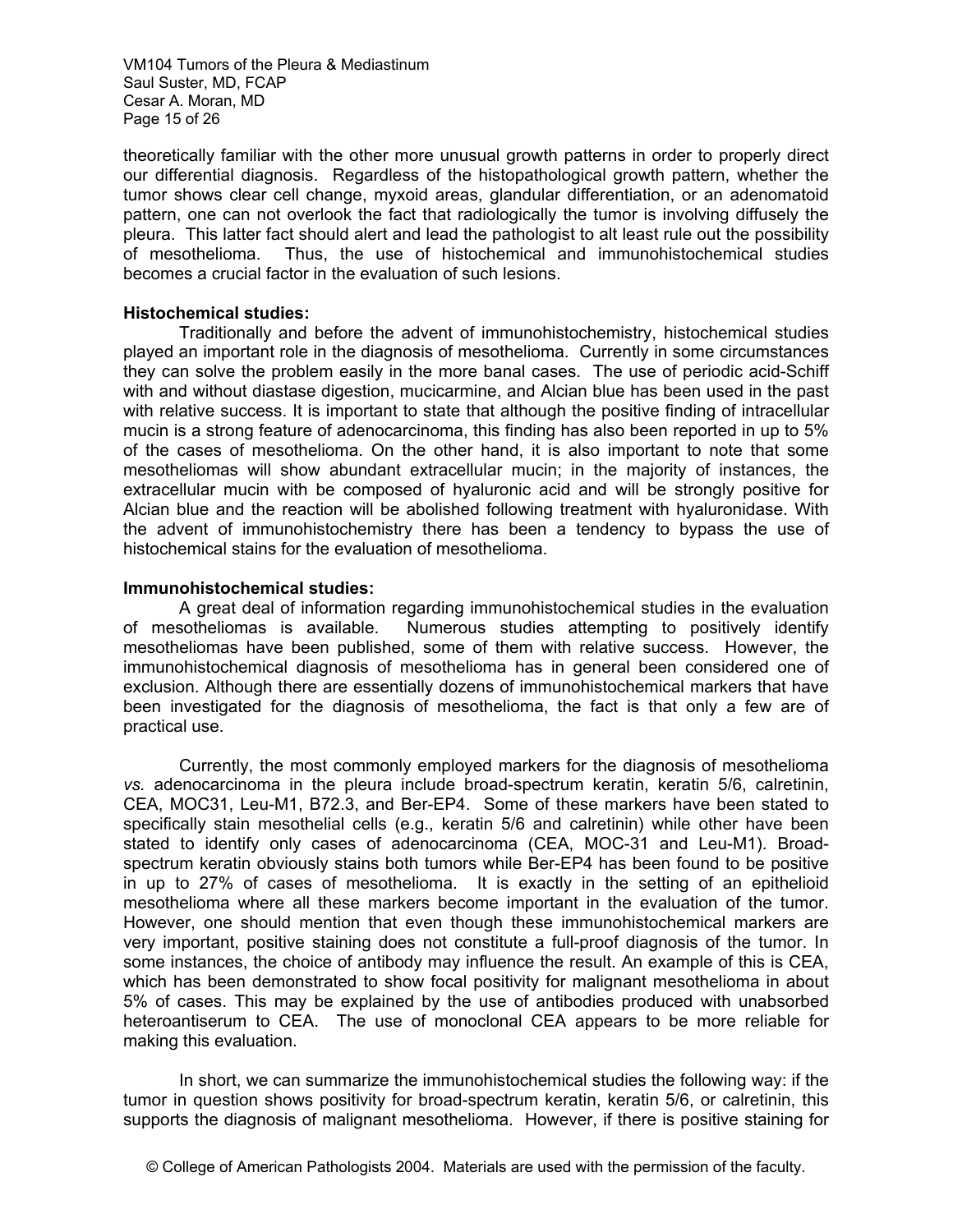VM104 Tumors of the Pleura & Mediastinum Saul Suster, MD, FCAP Cesar A. Moran, MD Page 16 of 26

one or more antibodies to CEA, MOC31, Leu-M1, B72.3 or other carcinomatous epitope, then the diagnosis of adenocarcinoma is favored.

### **Electron Microscopic studies:**

The use of ultrastructural studies in cases of mesothelioma is very important due to the specific features of malignant mesotheliomas. However, the use of ultrastructural studies in many cases is hampered by the lack of material when it is needed the most. Most of the time, the material does not become available until there is a more extensive procedure while in the majority of the cases the initial biopsy (which is the one in which one needs to establish the primary diagnosis prior to surgery) is the only material available.

The use of electron microscopy is mainly helpful in the better-differentiated cases while those in which the tumor is poorly differentiated the ultrastructural findings will rarely be helpful. Such tumors are characterized by the presence of slender, undulating microvilli that are much longer than those normally encountered in conventional adenocarcinomas. Additionally, the cells with display frequent well-developed intercellular junctions, and there will be absence of intracytoplasmic secretory vacuoles or intracellular lumina as is commonly seen in adenocarcinomas. Usually in most cases in which immunohistochemistry has failed to provide a clear interpretation of a lesion, results of electron microscopy will also be questionable. Nevertheless, it can be very helpful in many instances and one should make every effort to obtain a sample for such studies, even when your institution does not have a functioning electron microscope because the tissue can always be sent out to a specialized facility.

### **Differential Diagnosis:**

 In the setting of an atypical epithelial cellular proliferation of the pleura the most important conditions to rule out are either an adenocarcinoma that has extended into the pleura, a metastatic epithelial tumor of other origin, or a mesothelial hyperplasia. If one has concluded that the cellular proliferation in question is malignant, then the use of immunohistochemical studies as previously mentioned will be the next step. The interpretation can be more difficult in cases of mesothelial hyperplasia. In this setting, there is no immunohistochemical stain which can separate a neoplastic cellular proliferation from a hyperplastic one. Thus, even though one has followed the necessary steps, it is imperative not only to correlate the histology with the clinical and radiological features but also to properly interpret the results of the immunohistochemical studies. As a matter of fact even electron microscopic studies would fail to separate such cellular proliferations. In essence the diagnosis of mesothelial hyperplasia is a morphologic one and one that requires careful attention to specific features (see tables 1 and 2).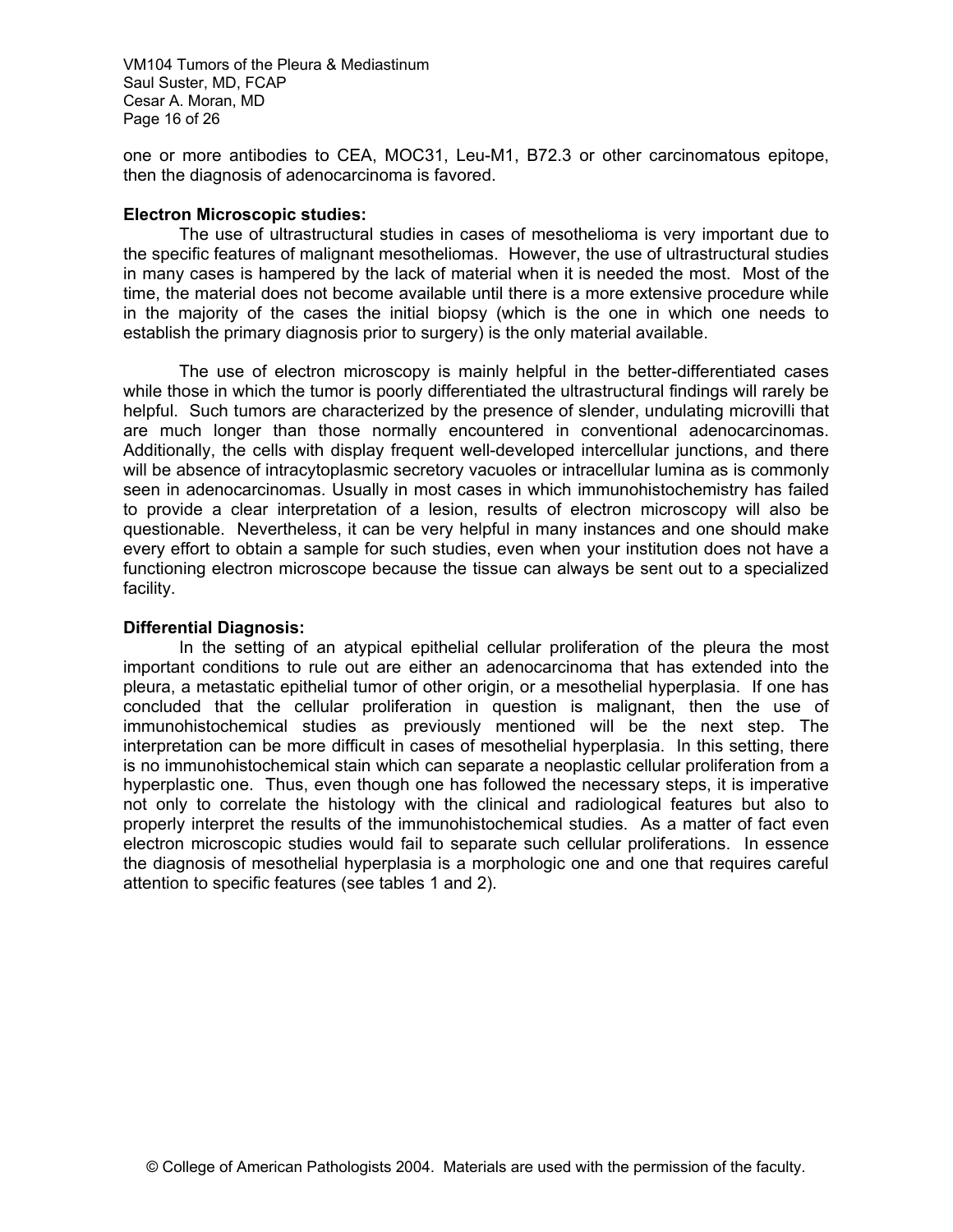VM104 Tumors of the Pleura & Mediastinum Saul Suster, MD, FCAP Cesar A. Moran, MD Page 17 of 26

# **Table 1:**

| Histopathological features of Mesothelioma vs Mesothelial Hyperplasia |                     |                    |
|-----------------------------------------------------------------------|---------------------|--------------------|
|                                                                       |                     |                    |
| <b>Feature</b>                                                        | <b>Mesothelioma</b> | <b>Hyperplasia</b> |
| Penetration into adipose tissue or muscle                             | $^{+++}$            |                    |
| Stromal invasion                                                      | $^{+++}$            |                    |
| Inflammation                                                          | --                  | $^{+++}$           |
| Cellular atypia                                                       | ÷                   | ÷                  |
| <b>Mitoses</b>                                                        | $\ddot{}$           | $\div$             |
| Cellular proliferation in surface                                     |                     | $^{+++}$           |
| <b>Granulation tissue</b>                                             |                     | $^{+++}$           |
| Fibrin                                                                |                     | $^{+++}$           |

### **Table 2:**

| <b>Immunohistochemical Features of Mesothelioma and Adenocarcinoma</b> |                |              |
|------------------------------------------------------------------------|----------------|--------------|
|                                                                        |                |              |
| Antibody                                                               | Adenocarcinoma | Mesothelioma |
|                                                                        |                |              |
| <b>CEA</b>                                                             | $^{+++}$       |              |
| Leu-M1                                                                 | $^{+++}$       |              |
| B72.3                                                                  | $^{+++}$       |              |
| Ber-ep4                                                                | $^{+++}$       | $-/-$        |
| Calretinin                                                             |                | $^{+++}$     |
| Keratin 5/6                                                            | ---            | $^{+++}$     |
| Broad-spectrum keratin                                                 | $^{+++}$       | $^{+++}$     |
| <b>EMA</b>                                                             | $++$           | $++$         |

### **Sarcomatoid Mesothelioma:**

This variant of mesothelioma is less common than the epithelioid one and probably represents less than 15% of all these tumors in its pure form. As its name implies, the tumor characteristically has a growth pattern of spindle cells with elongated nuclei and inconspicuous nucleoli in a manner mimicking a sarcoma of soft tissues. Due to the presence of extensive collagenization there have been several histopathological growth patterns recognized that are very important:

- Spindle cell type (fibrosarcoma-like or MFH-like)
- Desmoplastic variant
- Lymphohistiocytoid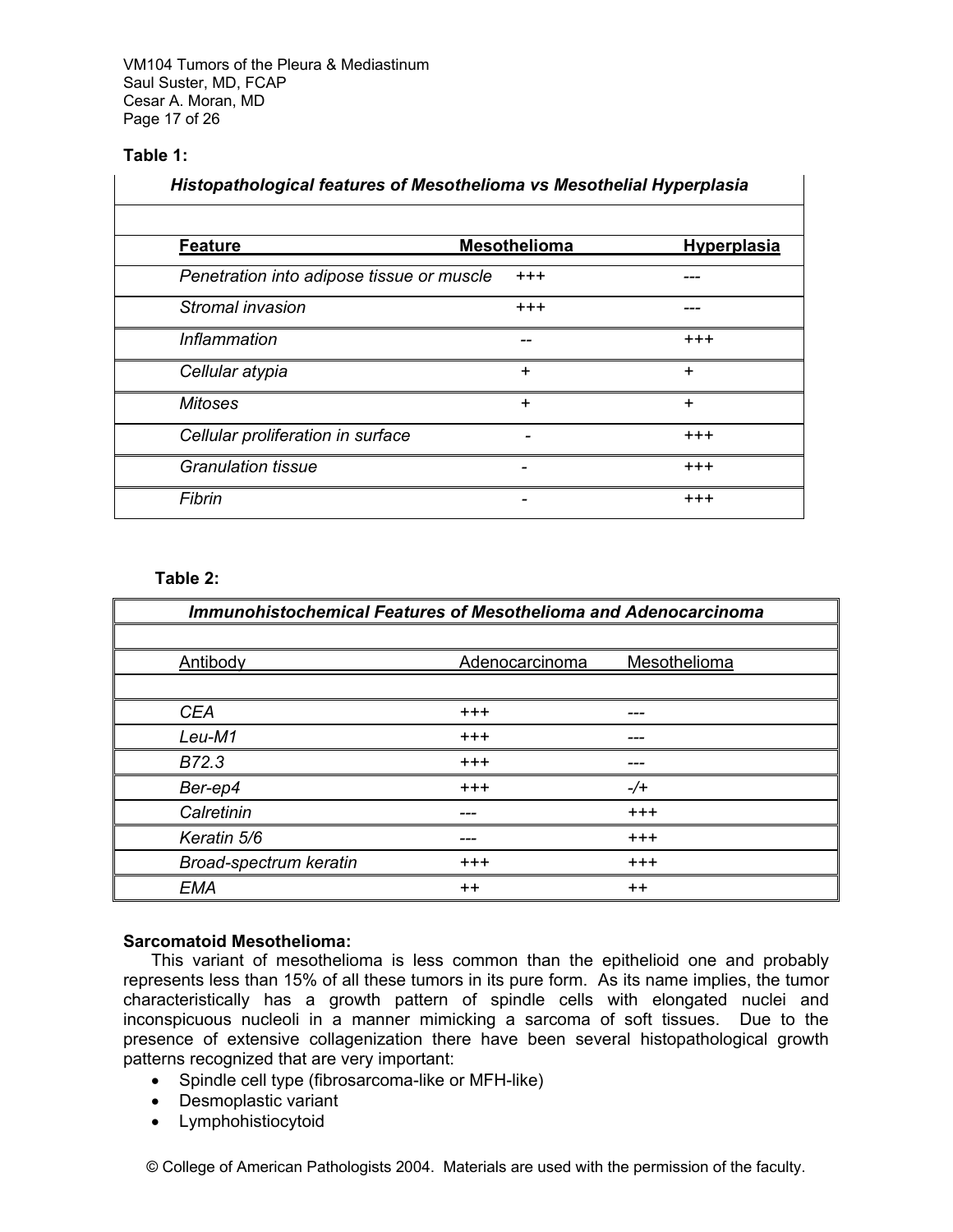VM104 Tumors of the Pleura & Mediastinum Saul Suster, MD, FCAP Cesar A. Moran, MD Page 18 of 26

Of these variants, the desmoplastic variant presents a special difficulty since it can be incorrectly diagnosed as a benign fibrous pleurisy. However, when the tumor exhibits all the features of malignancy, i.e., necrosis, cellular atypia, mitotic activity with atypical mitoses, stromal and adjacent soft tissue invasion, it is of importance to rule out a sarcomatoid carcinoma with extension into the pleura or a sarcoma of soft tissue. The presence of an atypical spindle cell proliferation with stromal invasion and necrosis is usually a good sign of a sarcomatoid mesothelioma.

By far the most difficult diagnosis is that of desmoplastic mesothelioma. In such cases, the pleural biopsy may show extensive collagenization and only a paucicellular proliferation that may not show marked cytologic atypia. In such cases, morphologic characteristics such as stromal invasion, adjacent tissue invasion, i.e., adipose tissue and muscle are important features to identify the process as malignant. Nevertheless in limited (small) pleural biopsies, the diagnosis may not be apparent and one can only make the suggestion of desmoplastic mesothelioma if the clinical and radiological findings are in keeping with such diagnosis.

#### **Histochemical studies:**

The use of histochemical studies such as PAS with and without diastase digestion, mucicarmine stain, and alcian blue stain with hyaluronic acid digestion has progressively lost its role in the diagnosis of these tumors. With the advent of immunohistochemical stains, more sensitive methods have been made available in the armamentarium for the diagnosis of malignant mesothelioma. In any event, positivity of the tumor cells for Alcian blue with hyaluronidase favors a diagnosis of malignant mesothelioma, whereas PAS and mucicarmine positivity are more in favor of adenocarcinoma.

### **Immunohistochemical studies:**

In the setting of a spindle cell mesothelioma, whether the tumor is desmoplastic or not, the role of immunohistochemistry is relatively limited since most of the antibodies used in regular epithelial mesotheliomas have no practical use in sarcomatoid mesotheliomas. The use of broad- spectrum keratin is by far the most important of them. All other carcinomatous epitopes are known not to react with sarcomatoid tumors. In addition, the use of calretinin and keratin 5/6 is rather limited since its positivity may vary and negative results do not mean that the tumor in question is not a mesothelioma. Furthermore, because of the lack of more specificity from immunohistochemical markers, the issue of fibrous pleurisy and desmoplastic mesothelioma cannot be solved by immunohistochemistry since both lesions may crossreact with keratin antibodies.

### **Differential Diagnosis:**

 In cases in which there is no doubt about the neoplastic nature of the tumor, the most important differential diagnosis is with another spindle cell neoplasm of mesenchymal origin. In this case, the use of proper immunohistochemical studies and/or electron microscopy will lead to a more appropriate interpretation. In cases of sarcomatoid carcinoma of the lung involving the pleura in a diffuse manner, the finding on radiographic studies of an intrapulmonary tumor mass will lead to a correct interpretation. By far the most difficult diagnosis is with fibrous pleurisy of a reactive or inflammatory nature. In these cases, the diagnosis is based on morphologic grounds alone since immunohistochemistry cannot resolve the problem (see table 3).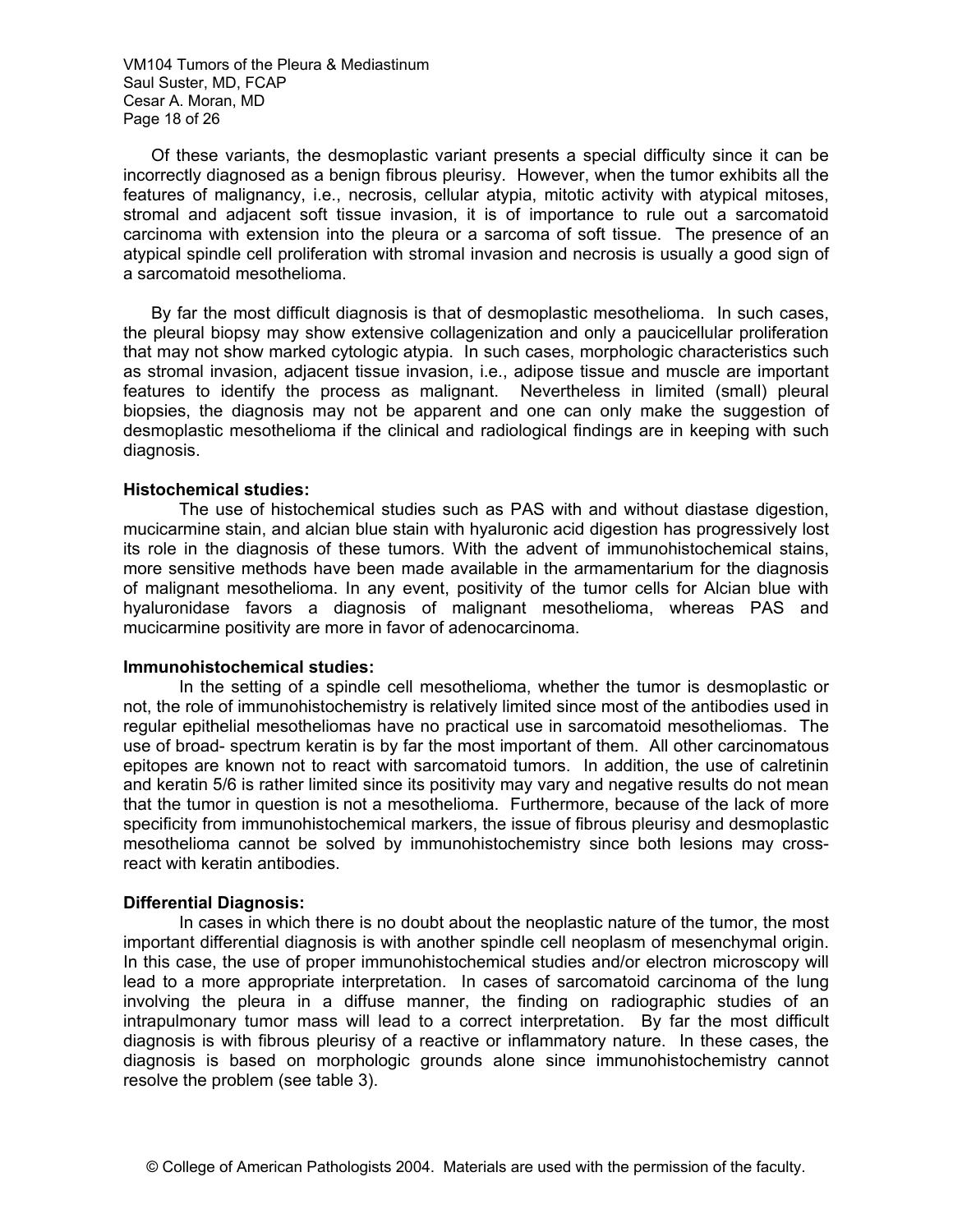VM104 Tumors of the Pleura & Mediastinum Saul Suster, MD, FCAP Cesar A. Moran, MD Page 19 of 26

### **Table 3:**

### *Histopathological Features of Sarcomatoid Mesothelioma and Fibrous Pleurisy*

| <b>Feature</b>                             | <b>Mesothelioma</b> | <b>Fibrous Pleurisy</b> |
|--------------------------------------------|---------------------|-------------------------|
| Transitions between cellular and acellular | $^{+++}$            |                         |
| Cellular atypia                            | $++$                | $++$                    |
| <b>Granulation tissue</b>                  |                     | $++$                    |
| Fibrin                                     |                     | $++$                    |
| Inflammatory reaction                      |                     | $++$                    |
| Mitotic activity                           | $\ddot{}$           | $\ddot{}$               |
| <b>Immunohistochemistry</b>                |                     |                         |
| Broad-spectrum keratin                     | $++$                | $++$                    |
| Keratin 5/6                                | $-/+$               | $-\sqrt{=}$             |
| Calretinin                                 |                     |                         |
| Smooth muscle actin                        | $\pm$               | ÷                       |

### **Biphasic Mesotheliomas:**

As its name implies these tumors are composed of a mixture of epithelial and sarcomatoid areas. As a rule one should have unequivocal sarcomatoid areas and/or epithelial areas in order to call a case biphasic. One important differential diagnosis with biphasic mesothelioma is the fact that primary synovial sarcoma of the pleura have been described that can be easily confused for these tumors. However, in that setting, the tumor is a localized pleural-based mass without diffuse involvement of the pleura. Once again, close clinical and radiological correlation is highly advised in that setting.

### **Other Variants:**

In very unusual cases, mesotheliomas have been encountered that show extensive areas of cartilage and bony metaplasia. In these cases, a small biopsy may not sample representative areas, which may pose a diagnostic challenge for the pathologist. In addition, due to its rarity, one should be familiar with these unusual features to properly diagnose those cases as mesotheliomas with osseous and cartilaginous component instead of naming those tumors by another name, such as pleuropulmonary blastoma or carcinosarcoma of the pleura.

# **Treatment and Prognosis:**

 One of the most common modalities of treatment is extrapulmonary pneumonectomy. In some centers this procedure is performed only for epithelioid mesotheliomas while in others it is done for all mesotheliomas. It appears that the procedure increases the survival of these patients by a few months. However, in the majority of cases the prognosis is still poor with survival rates of no more than 12 to 18 months after diagnosis. In view of the widespread acceptance of this procedure, now more than ever the diagnosis of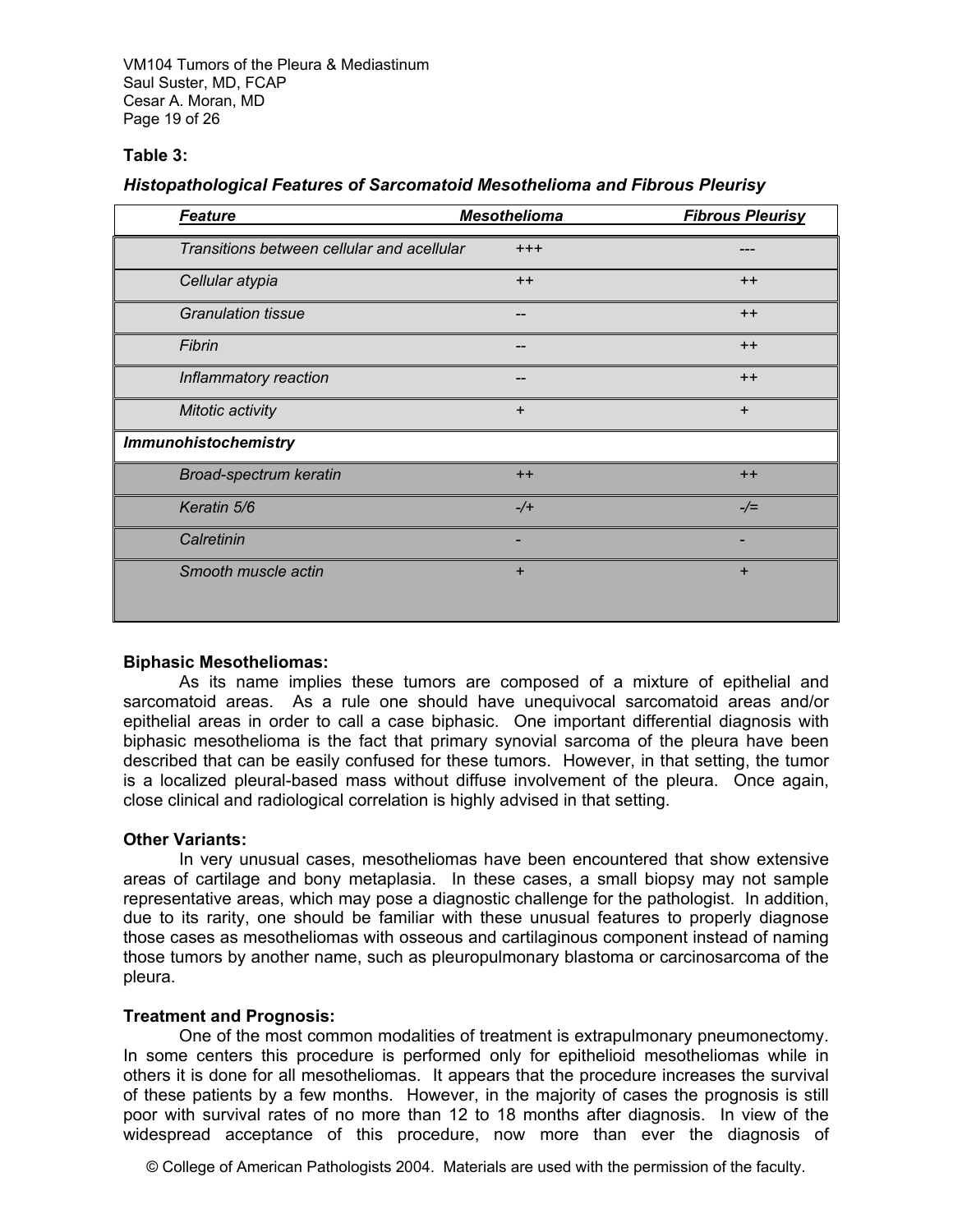VM104 Tumors of the Pleura & Mediastinum Saul Suster, MD, FCAP Cesar A. Moran, MD Page 20 of 26

mesothelioma is one that requires a careful attention not only to the histology of the tumor but also to the clinical and radiological aspects.

# **PRACTICAL APPROACH:**

 Since the diagnosis of mesothelioma is multifactorial, the following is our approach to these lesions, which can be applied in the majority of cases:

- Detailed clinical history
- Detailed radiological information
- Adequate biopsy material
- Immunohistochemical studies
- Electron microscopy

# *Clinical Setting:*

- If the tumor is epithelial, then the use of a battery of immunohistochemical studies is in order and these include: keratin 5/6, calretinin, CEA, MOC31, and Leu-M1, B72.3, or Ber-EP4.
- If the tumor is sarcomatoid, then the immunohistochemical studies can be limited to broad-spectrum keratin. Keratin 5/6 and calretinin can be added to this panel, however, it is well known that those antibodies may be negative in sarcomatoid mesotheliomas. Other immunohistochemical markers for ruling out other mesenchymal neoplasms (such as S-100 protein/HMB45 for melanoma or SMA for leiomyosarcoma) may be included depending on the degree of suspicion.

# **References:**

- 1. Hinds MW. Mesothelioma in the United States: Incidence in the 1970s. J Occupational Med 1978; 20:469-471.
- 2. Craighead JE. The epidemiology and pathogenesis of malignant mesothelioma. Chest 1989; 96:92-93.
- 3. Wright WE, Sherwin RP. Histological types of malignant mesothelioma and asbestos exposure. Br J Industrial Med 1984; 41:514-517.
- 4. Borow M, Conston A, Livornese L, et al. Mesothelioma following exposure to asbestos: a review of 72 cases. Chest 1973; 64:641-646.
- 5. Peterson JT, Greenberg DS, Buffler PA. Non-asbestos related malignant mesothelioma. A review. Cancer 1984; 54:951-960.
- 6. Grundy GW, Miller RW. Malignant mesothelioma in childhood: report of 13 cases. Cancer 1972; 30:1216-1218.
- 7. Huncharek M, Kelsey K, Mark EJ, et al. Treatment and survival in diffuse malignant pleural mesothelioma: a study of 83 cases from Massachusetts General Hospital. Anticancer Research 1996; 16:1265-1268.
- 8. Ordoñez NG. Epithelial mesothelioma with deciduoid features: report of four cases. Am J Surg Pathol 2000; 24:816-823.
- 9. Ordoñez NG, Mackay B. Clear cell mesothelioma. Ultrastructural Pathology 1996; 20:331-336.
- 10. Henderson DW, Attwood HD, Constance TJ, Shilkin KB, Steele RH. Lymphohistiocytoid mesothelioma: a rare lymphomatoid variant of predominantly sarcomatoid mesothelioma. Ultrastructural Pathology 1988; 12:367-384.
- 11. Yousem SA, Hochholzer L. Malignant mesothelioma with osseous and cartilaginous differentiation. Arch Pathol Lab Med 1987; 111:62-66.
- 12. Koss MN, Travis WD, Moran C, Hochholzer L. Pseudomesotheliomatous adenocarcinoma: a reappraisal. Sem Diagn Pathol 1992; 9:117-123.
- © College of American Pathologists 2004. Materials are used with the permission of the faculty.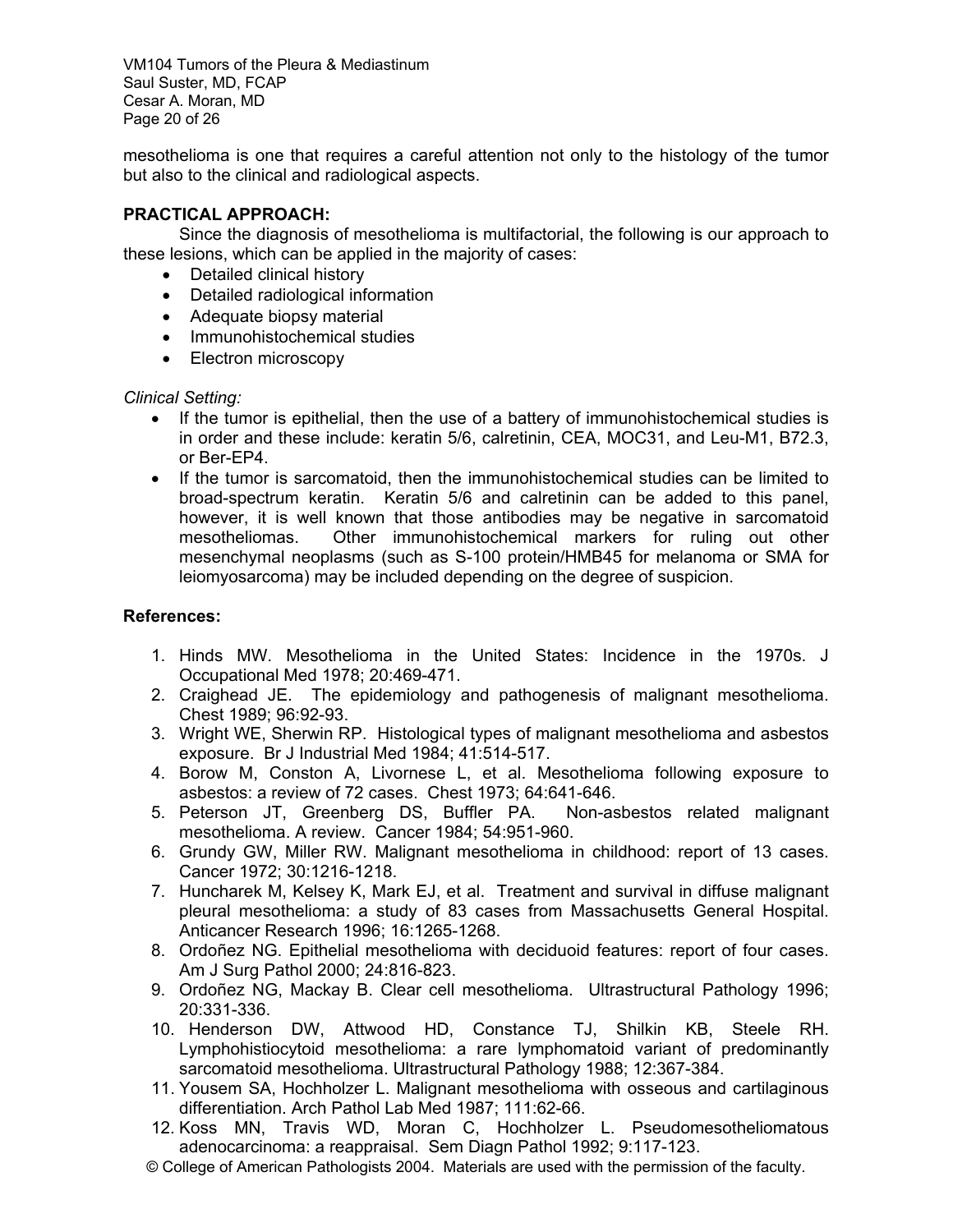VM104 Tumors of the Pleura & Mediastinum Saul Suster, MD, FCAP Cesar A. Moran, MD Page 21 of 26

- 13. Bedrossian CMW, Bonsib S, Moran CA. Differential diagnosis between mesothelioma and adenocarcinoma: a multimodal approach based on ultrastructure and immunohistochemistry. Sem Diagn Pathol 1992; 9:124.
- 14. Moran CA, Wick MM, Suster S. The role of immunohistochemistry in the diagnosis of malignant mesothelioma. Sem Diagn Pathol 2000; 17:178-183.
- 15. Wick MR, Moran CA, Mills SE, Suster S. Immunohistochemical differential diagnosis of pleural effusions with emphasis on malignant mesothelioma. Curr Opin Pulm Med 2001; 7:187-192.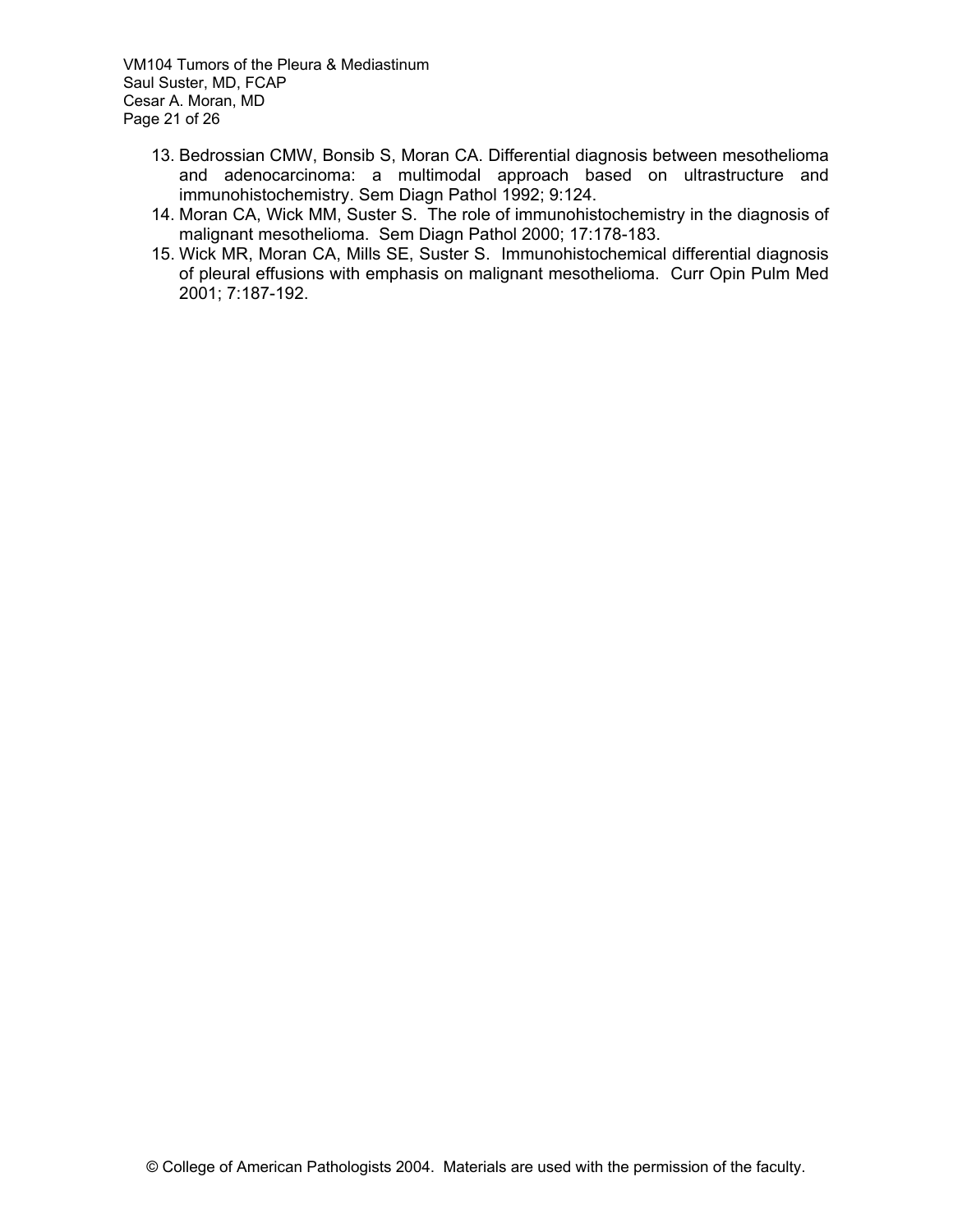VM104 Tumors of the Pleura & Mediastinum Saul Suster, MD, FCAP Cesar A. Moran, MD Page 22 of 26

# **EPITHELIOID CELL SARCOMAS OF THE MEDIASTINUM**

Sarcomas composed of epithelioid cells are very rare in the mediastinum. Their main importance lies in appropriately distinguishing them from other epithelioid cell tumors with which they can be confused, such as thymoma, thymic carcinoma and a variety of metastatic malignant neoplasms to this region. Epithelioid sarcoma as described in the superficial soft tissues has not been described as arising as a primary lesion in the mediastinum, but we have encountered occasional metastases to mediastinal lymph nodes from well-documented examples of these tumors. Malignant peripheral nerve sheath tumors arising either in the posterior or, more rarely, the anterior mediastinum, can occasionally adopt an epithelioid appearance, but the latter circumstance is distinctively rare. The most common type of epithelioid mesenchymal tumor in the mediastinum in our experience has been epithelioid hemangioendothelioma.

Epithelioid hemangioendothelioma is a term that was first introduced by Weiss and Enzinger (1) to describe a distinctive soft tissue neoplasm that showed intermediate features between a benign hemangioma and an angiosarcoma. Because of their striking epithelioid features, the tumors were often misdiagnosed as metastatic carcinoma. Tumors with identical features have now been recognized in several organs, including the skin, lung, liver, bone and spleen (2-4).

 Epithelioid hemangioma arising as a primary tumor in the mediastinum is extremely rare. Very few reports have been presented in the literature on this condition, mostly as case reports. We had the opportunity to examine a series of 12 cases these neoplasms arising in the mediastinum (5). The age of the patients in our study ranged from 19-62 years (mean: 49.4 years); 3 were women and 9 were men. Seven patients presented with symptoms due to compression of surrounding structures; the rest were asymptomatic and discovered on routine chest X-rays. The tumors measured 4.5 to 13.5 cm in greatest diameter and were well-circumscribed and encapsulated in 7 cases and locally infiltrative in 5. Histologically, the lesions showed a spectrum of features including those classically described for low-grade epithelioid hemangioendothelioma in soft tissue, to tumors showing more pronounced cytologic atypia with mitotic activity and focal areas of necrosis. An interesting feature of these tumors was the existence of foci of metaplastic bone formation accompanied by osteoclast-type giant cells in five of our cases, as well as foci of intravascular papillary tufting seen in four (6,7). The explanation for the presence of the latter is still unclear. It has been postulated that tumor hemorrhage may be responsible for generating chemoattractant factors that will trigger the osteoclast-type reaction.

Immunohistochemical studies showed strong positivity of the tumor cells in our cases for Factor-VIII-related factor (von Willebrandt's factor), CD31 and vimentin, as well as focal positivity for Ulex europaeus lectin. Interestingly, keratin stains were negative in all cases, as well as in all other cases of mediastinal epithelioid hemangioendothelioma reported in the literature in which the stains were performed. This stands in contrast with the findings reported in the literature for this tumor at other locations, which have shown strong positivity for keratin antibodies in the tumor cells (8). Electron microscopic studies confirmed the vascular endothelial nature of the tumor cells in our cases.

Clinical follow-up of our patients showed that 7/8 patients were alive and well without evidence of disease from 2-21 years (mean: 8 years). It was concluded that, despite the ominous clinical, radiographic and histologic features, epithelioid hemangioendothelioma of the anterior mediastinum most likely represents a low-grade malignant neoplasm that may be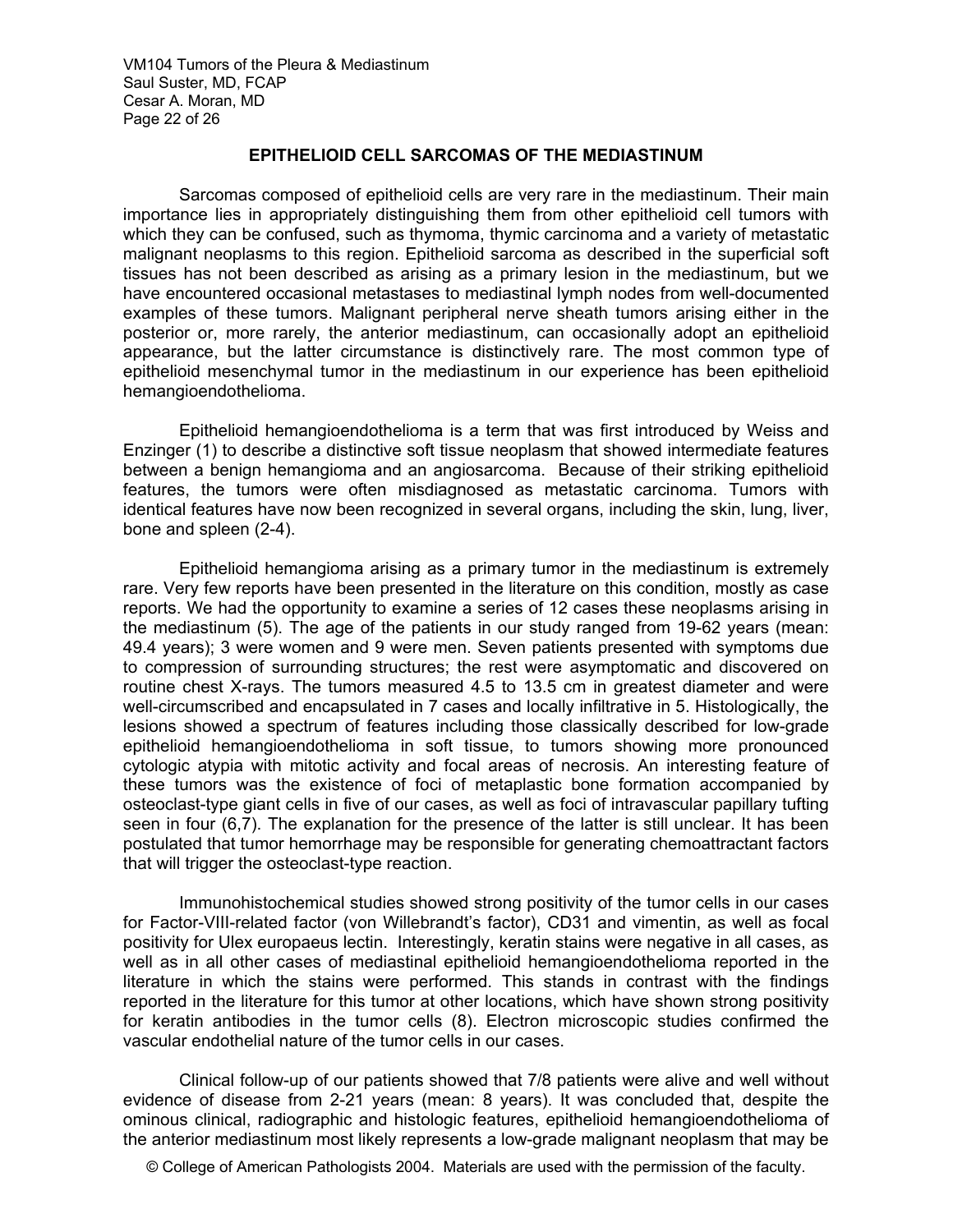VM104 Tumors of the Pleura & Mediastinum Saul Suster, MD, FCAP Cesar A. Moran, MD Page 23 of 26

adequately controlled in most instances with surgery alone (5). We have since encountered three additional cases in which the lesions recurred and metastasized to the lung after a period of 2-5 years following surgery, including one case in which the lesion was multifocal at the time of presentation and involved both the mediastinum and lung. An aggressive but conservative approach therefore appears to be warranted for the management of these tumors.

### **Differential diagnosis:**

 The differential diagnosis for this condition is essentially that of other epithelioid cell tumors of the mediastinum (see Table I). As with their primary soft tissue counterparts, the most immediate differential diagnosis is with primary or metastatic carcinoma, particularly from the lung, breast, pleura and head and neck primaries. Lung cancers metastatic to the anterior mediastinum, with the exception of small cell neuroendocrine carcinoma, usually will disclose a mass lesion in the lungs on chest X-rays and CT scans. Additionally, they will be characterized by more pronounced cytologic atypia and will more often be present within lymph nodes. Enlarged mediastinal lymph nodes can rarely be the initial manifestation of metastatic malignant mesothelioma; such lesions will be characterized by a proliferation of bland-appearing round to polygonal tumor cells with minimal cytologic atypia. The clue to the identification of the metastatic nature of the process lies in the identification of lymph nodal elements, such as lymph node sinuses and abundant plasma cells in the stroma.

Metastases from breast carcinoma to mediastinal nodes will usually require knowledge of the history and comparison of the lesion with the original tumor for confirmation. A highly distinctive feature of epithelioid hemangioendothelioma is the presence of prominent cytoplasmic vacuoles in the tumor cells representing abortive vascular lumina. Unfortunately, in some instances, this feature may lead to a prominent signet-ring cell appearance that may be confused for metastasis from signet-ring cell carcinoma from the lung and other organs. The absence of mitotic activity, necrosis or cytologic atypia should alert the pathologist to this possibility and prompt the inclusion of vascular endothelial markers in the panel of immunohistochemical stains.

 Distinction of epithelioid hemangioendothelioma from primary thymic carcinoma can also represent a pitfall for diagnosis. Familiarity with the different histopathologic varieties of thymic carcinoma will be of value in this setting (9, 10). Primary thymic carcinoma is characterized by its ability to resemble other types of well-established cancers occurring in other epithelial organs, such as squamous cell carcinoma, mucoepidermoid carcinoma, clear cell carcinoma, spindle cell carcinoma and lymphoepithelioma-like carcinoma. The diagnosis of primary thymic carcinoma is one of exclusion and requires demonstration of the absence of a primary tumor elsewhere (10). The majority of primary thymic carcinomas, however, represent high-grade malignancies characterized by marked cytologic atypia, nuclear pleomorphism, necrosis and high mitotic activity; features that are generally absent in epithelioid hemangioendothelioma.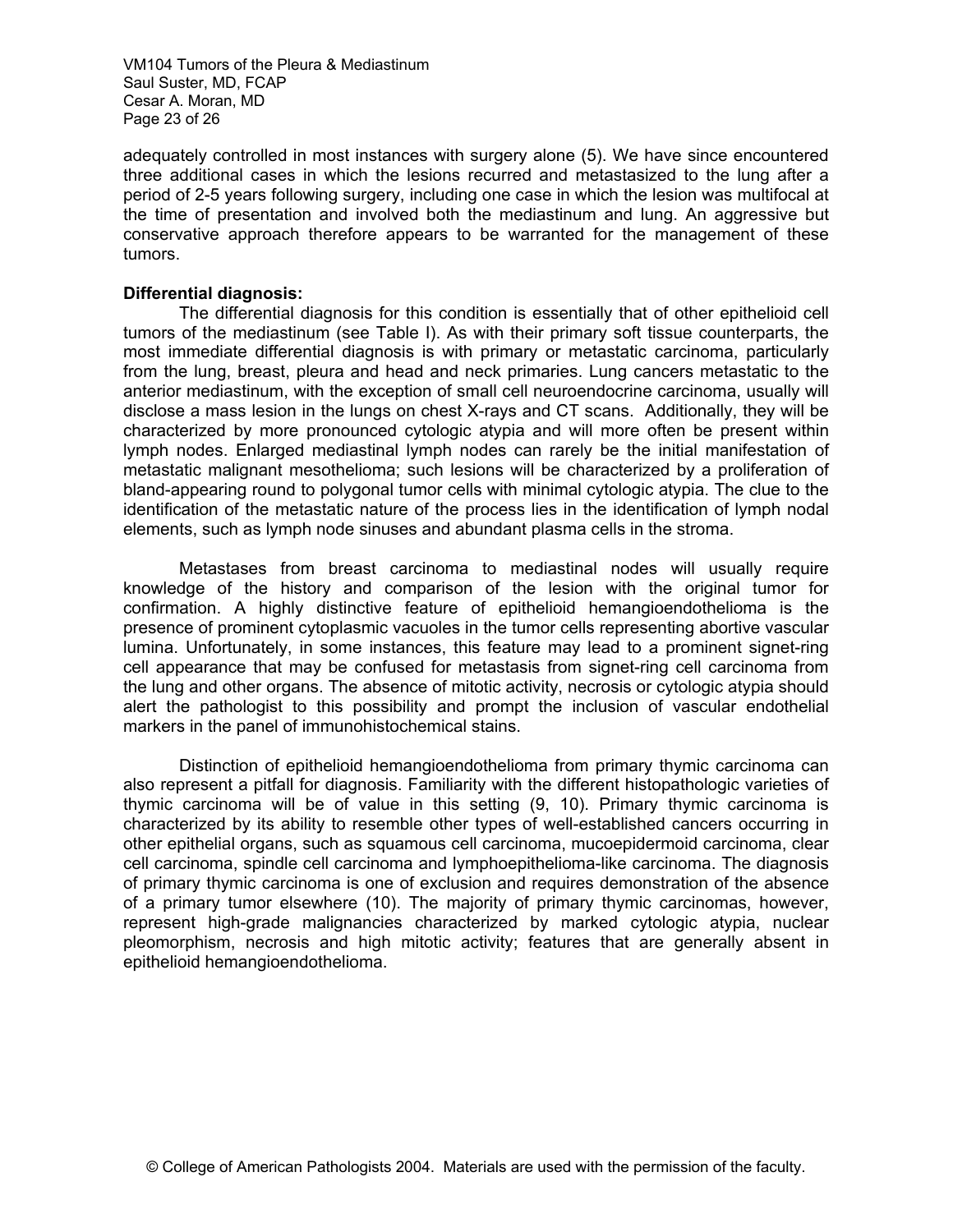| <b>Tumor Type</b>                              | <u>Age</u> | <b>Histology</b>                                                                                                                                                                                                                                                                | <b>Immunohistochemistry</b>                                                                                                                                                         |
|------------------------------------------------|------------|---------------------------------------------------------------------------------------------------------------------------------------------------------------------------------------------------------------------------------------------------------------------------------|-------------------------------------------------------------------------------------------------------------------------------------------------------------------------------------|
| <b>Atypical</b><br>thymoma                     | 40-60 yrs  | Sheets of epithelioid cells<br>with sharp cell borders<br>and large hyperchromatic<br>nuclei<br>with prominent<br>nucleoli<br>lobulation;<br>Low<br>power<br>perivascular spaces<br>Rare mitotic figures; T-<br>lymphocytes<br>Foci<br><b>of</b><br>squamous<br>differentiation | <b>Epithelial</b><br>cells:<br>$\overline{\phantom{a}}$<br>cytokeratin +<br>Lymphocytes:<br>$\overline{\phantom{0}}$<br>immature<br><b>T-cells</b><br>(CD1a,CD3,CD45R<br>$O(CD99+)$ |
| <b>Epithelial-rich</b><br>thymoma              | 40-60 yrs  | Sheets of epithelioid cells<br>$\overline{\phantom{0}}$<br>with abundant cytoplasm<br>and indistinct cell borders<br>No cytologic atypia<br>Organotypical<br>features<br>same as above                                                                                          | Same as above<br>$\overline{\phantom{a}}$                                                                                                                                           |
| <b>Thymic</b><br>carcinoma                     | 50-70 yrs  | <b>Features</b><br>οf<br>well-<br>differentiated<br>squamous<br>cell carcinoma<br><b>lobulation</b><br><b>No</b><br><b>or</b><br>perivascular spaces<br>B-cells and plasma cells<br>instead of T-lymphocytes                                                                    | <b>Epithelial</b><br>cells:<br>H,<br>cytokeratin +<br>Lymphocytes: type<br><b>B-cells</b><br>as<br>or<br>plasma cells                                                               |
| <b>Epithelioid</b><br>hemangioendo<br>thelioma | 30-60 yrs  | Sheets of epithelioid cells<br>with abundant cytoplasm<br>and vesicular nuclei<br><b>Prominent</b><br>intracytoplasmic vacuoles                                                                                                                                                 | $\overline{\phantom{a}}$<br>Vascular markers +<br>(CD31, CD34, FVIII-<br>RA)<br>Cytokeratin<br>in<br>some cases                                                                     |
| Seminoma                                       | 25-40 yrs  | <b>Sheets</b><br><b>of</b><br>large,<br>discohesive cells with<br>large nuclei and prominent<br>nucleoli                                                                                                                                                                        | PLAP+<br>$\overline{\phantom{a}}$<br><b>Dot-like</b><br>paranuclear<br>positivity for<br>cytokeratin                                                                                |
| Yolk sac tumor                                 | 30-50 yrs  | <b>Sheets of epithelioid cells</b><br>with enlarged nuclei;<br>Intracytoplasmic and<br>extracellular hyaline<br>globules                                                                                                                                                        | AFP+<br>Low-molecular<br>weight cytokeratin<br>÷                                                                                                                                    |

# *Table I: Epithelioid cell tumors of the Mediastinum.*

Germ cell tumors of the mediastinum can also enter in the differential diagnosis of these lesions, in particular seminoma. Mediastinal seminoma is composed of a proliferation of large, epithelioid cells with irregular, hyperchromatic nuclei containing prominent nucleoli,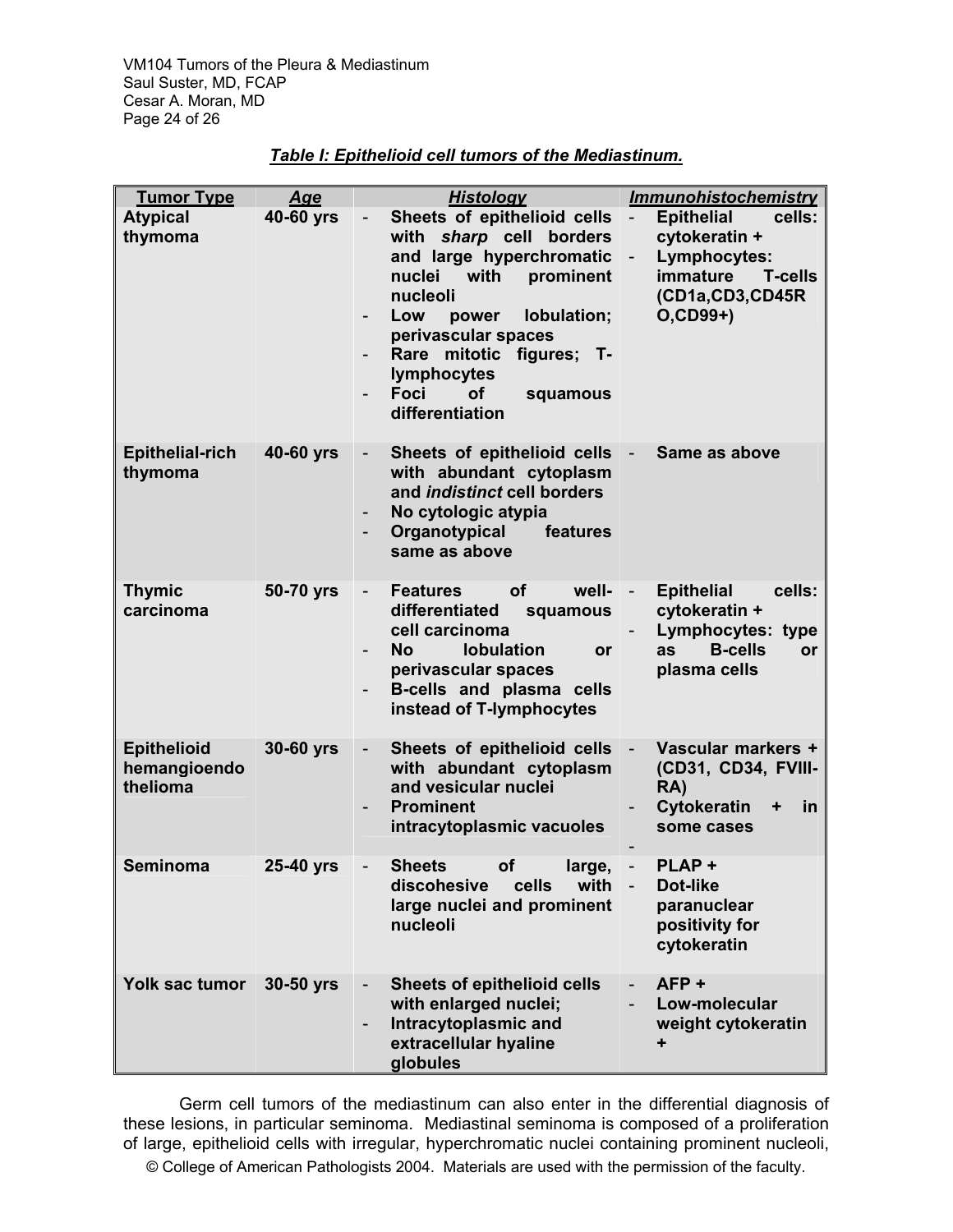VM104 Tumors of the Pleura & Mediastinum Saul Suster, MD, FCAP Cesar A. Moran, MD Page 25 of 26

and surrounded by abundant clear or eosinophilic cytoplasm. The tumors are often infiltrated with numerous stromal lymphocytes and plasma cells, and may be associated with residual thymic epithelial elements including Hassall's corpuscles (11, 12). The clue to the diagnosis lies in the discohesive nature of the cellular proliferation and the single, prominent, angulated eosinophilic nucleoli. Immunohistochemical stains are useful when there is the suspicion of seminoma by showing cytoplasmic positivity for placental-like alkaline phosphatase (PLAP) in the tumor cells (12). An important caveat is the fact that mediastinal seminomas, in contrast with their testicular counterparts, can be positive for low-molecular weight cytokeratin in up to 80% of cases (13). The pattern of staining can be helpful for differential diagnosis since seminoma cells are characterized by a very distinctive dot-like, paranuclear pattern of staining (13).

Yolk sac tumor of the mediastinum can also rarely enter in the differential diagnosis, particularly on small mediastinoscopic biopsies. Such tumors can show quite bland cytologic features and be composed of sheets of epithelioid cells with minimal atypia and very low mitotic activity that show strong cytoplasmic positivity for cytokeratin antibodies (14). The tumor cells, however, will also strongly react with antibodies to alpha-fetoprotein (AFP). In the majority of instances, the clinical presentation of the tumor (i.e., rapidly growing, bulky mediastinal mass in a young man with elevated AFP levels in serum) will raise the index of suspicion for this diagnosis.

# **References:**

- 1) Weiss SW, Enzinger FM. Epithelioid hemangioendothelioma. A vascular tumor often mistaken for carcinoma. Cancer 50:979-981, 1982.
- 2) Weiss SW, Ishak KG, Dail DH, Sweet DE, Enzinger FM. Epithelioid hemangioendothelioma and related lesions. Semin Diagn Pathol 3:259-287, 1986.
- 3) Isahk KG, Sesterhenn IA, Goodman ZD et al. Epithelioid hemangioendothelioma of the liver. A clinicopathologic and follow-up study of 32 cases. Hum Pathol 15:839- 852, 1982.
- 4) Suster S. Epithelioid and spindle cell hemangioendothelioma of the spleen. Report of a distinctive splenic vascular neoplasm of childhood. Am J Surg Pathol 16:785-792, 1992.
- 5) Suster S, Moran CA. Epithelioid hemangioendothelioma of the anterior mediastinum. Clinicopathologic, immunohistochemical and ultrastructural analysis of 12 cases. Am J Surg Pathol 18:871-881, 1994.
- 6) Weidner N. Atypical tumor of the mediastinum: epithelioid hemangioendothelioma containing metaplastic bone and osteoclastlike giant cells. Ultrastruct Pathol 15:481- 488, 1991.
- 7) Lamovec J, Sobel HJ, Zidar A, Jerman J. Epithelioid hemangioendothelioma of the anterior mediastinum with osteoclast-like giant cells. Light microscopic, immunohistochemical and electron microscopic study. Am J Clin Pathol 93:813-817, 1990.
- 8) Gray MH, Rosenberg AE, Dickersin GH, Bhan AK. Cytokeratin expression in epithelioid vascular neoplasms. Hum Pathol 21:212-217, 1990.
- 9) Suster S, Moran CA: Thymic carcinoma: spectrum of differentiation and histologic types. Pathology 1998; 30: 111-122.
- 10) Suster S, Rosai J. Thymic carcinoma. Clinicopathologic study of 60 cases. Cancer 1991; 67:1025-1032.